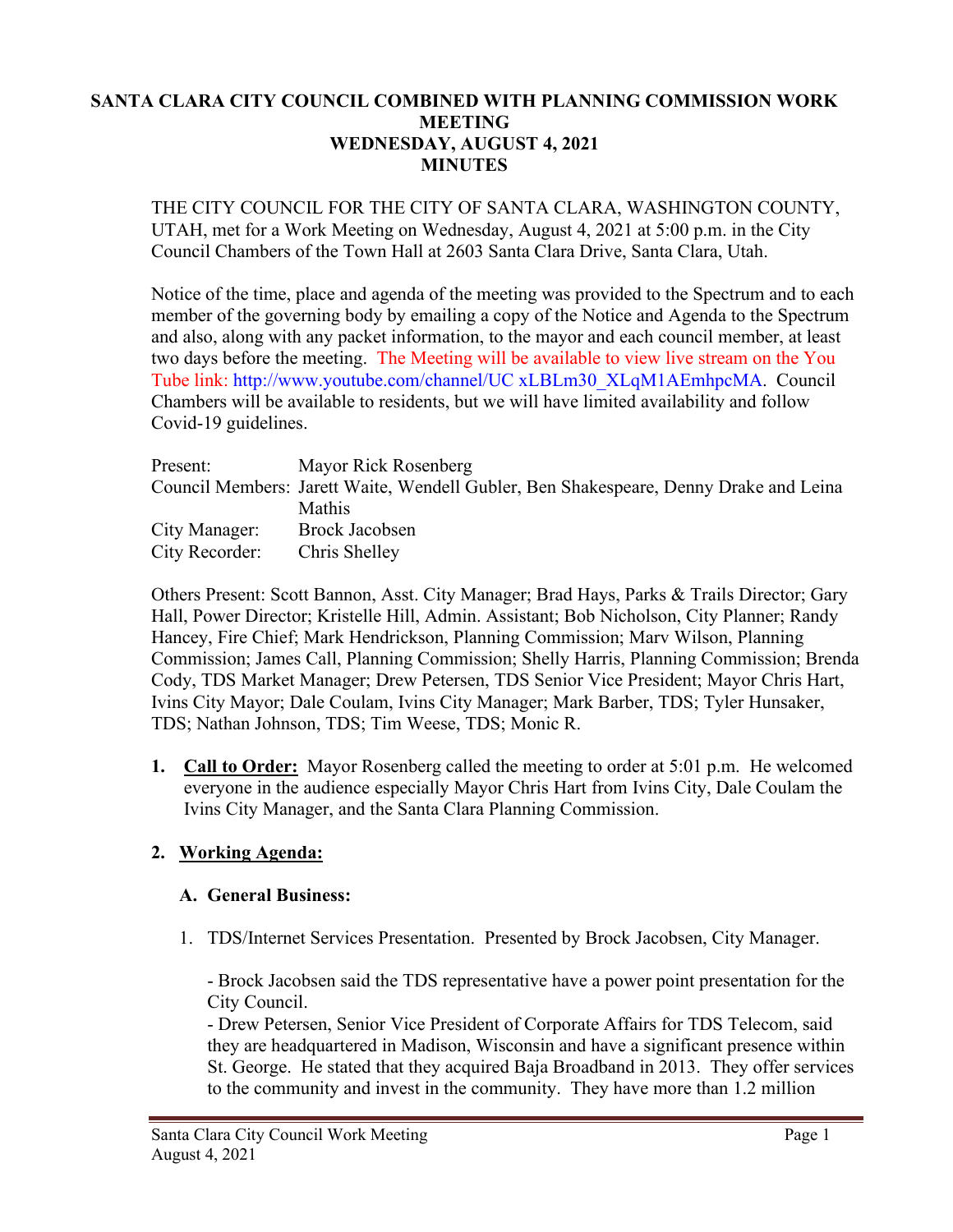connections in more than 30 states and 3,000 employees nationwide. He said they are offering the fastest Internet speeds available – 1Gig for residential customers, up to 10Gig connections for businesses and they are bringing faster broadband Internet to rural, suburban, and growing communities across America. They are extending fiber deeper into their network and leveraging industry-leading technologies to offer the highest quality products and more reliable services (e.g., vectoring, copper bonding,

DOCSIS 3.1, FTTH, FTTN). He talked about the local awards they have won for best broadband provider in Southern Utah and Iron County and partnerships that they have with local charities and accolades they have received from around the Country. They are a Fortune 1,000 Company. He listed the benefits of Partnering with TDS: They invest in Fiber in all new subdivisions, Market Coverage -they serve the entire city/franchise area, They are a local employer with over 100 employees and growing in the Utah area, they offer tailored Customer Care, they have state of the art video platform, they eliminate risk – they pay franchise fees vs requiring city to pay based on penetration rates, they continue to generate increased property tax revenues from ongoing network expansion, and they have a commitment to consistent and continued investments. He said that other benefits of partnering with TDS are: Existing network with fiber backbone, they have established service in the provider marketplace, a successful track record of city-wide deployments and partnerships, they generate no city debt/no city bond, they have UETN, State and County contracts and 100% citywide coverage. He said there were many times before they acquired Baja that the community was isolated and not able to transmit or receive traffic. He said they have made investments to cure that. He stated that investing in their infrastructure is vital to their continued success. Since acquiring the market in 2013 TDS has: Added diverse internet transport into the network, updated core internet backbone and routing capacity, are expanding local network capacity to alleviate congestion, have upgraded to an all-digital video distribution to improve video quality and provide additional bandwidth for higher data speeds, have upgraded the coaxial network to DOCSIS 3.1 to deliver 1 Gbps speeds, initiated FTTH in new developments, invested more than \$100 million since 2013 - \$30 million in new IPTV platform, launched in 2021 - \$86 million in network capital including success-based investments. He said their Network reliability is over 99.99% including battery and generator backup. The St. George area and surrounding communities are a strategic network area, which is prioritized in their upgrade and technology evolution projects. He talked about network reliability and said the key is to understand capacity. TDS has diverse and redundant connections to our core Internet sites from separate buildings in St. George providing full failover to our customers, 200G (2 – 100G links) from St George HE to Denver core site, 15% at peak, 200G (2 – 100G links) from St. George Hub to Los Angeles core site, 45% at peak, they deploy high performance, Carrier-Grade Cisco routers for high availability and scalability for their Core Network and in St. George, Local CDN/Caching appliances from Netflix in St. George to maximize customer experience, Local peering in St. George including the Utah Education network. At core sites TDS peers with 370 different Internet providers to deliver all content as quickly as possible to customers (fewer hops and constraints) with the most efficient data transfer rates. They deliver data speeds of 1 Gbps, voice and a new robust video platform. He said they refer to themselves as the biggest small company in the Country. He stated that their networks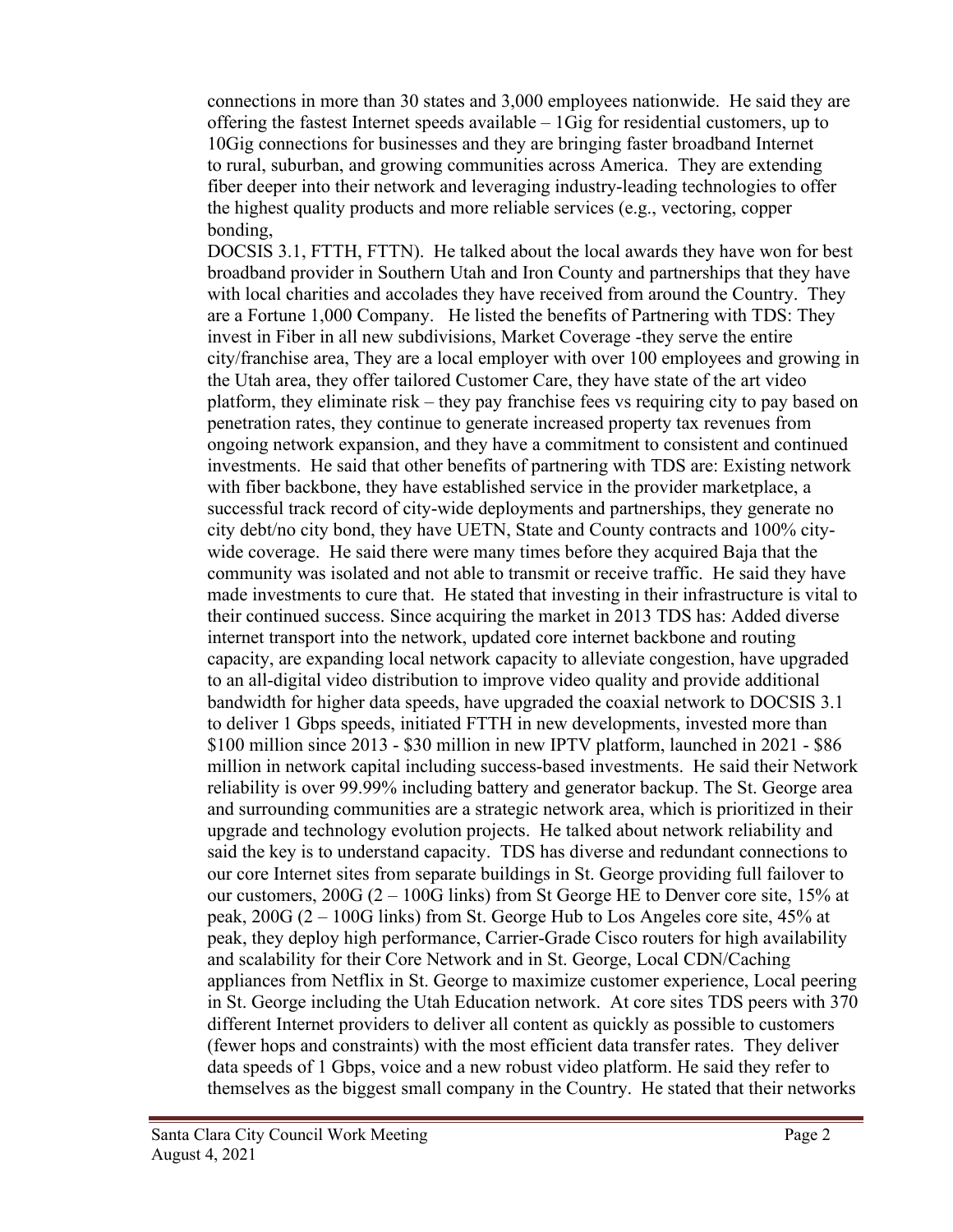and appliances are constantly adapting to new technologies and demand usage requiring constant monitoring & investment. In the last 10 years: Coax Networks: DOCSIS 2.0-3.0-3.1-4.0, Fiber: RFoG-BPON-EPON/GPON-XGSPON/NGPON2, WiFi Routers: Four technology evolutions from: single channel 2.4 GHz/54Mbps throughput to - Dual Channel 2.4+5.0 GHz / 900 Mbps. He said that 12% of homes are FTTH today. Most new build is FTTH and there have been no capacity issues since 2019 and also capacity expansion projects are initiated when utilization exceeds 50%. He stated that every new subdivision and every new commercial address that generates in Santa Clara is getting full fiber to the home from TDS today and that will continue in the future. He said they have every expectation that all new investments that they make going forward are fiber. He talked about all the things they do across Southern Utah. They are a large supporter of all local Chambers, Southern Utah Home Builders Association, Washington County Board of Realtor Association, Economic Development Summit and Dixie State Athletics as well as a supporter of local community festivals such as the Street fest, Cotton Days, Ivins Heritage Days & Diamond Sponsor of Swiss Days 2021. They have \$250,000+ invested annually to support community partnerships, including a sample of 2020 donations: \$10,000 Utah Food Bank, \$6,000 St. George Children's Museum, and \$1,500 Essential worker daycare program. They are a supporter of: United Way, Habitat for Humanity, Toys for Tots, Root for Kids, Assistance League, Switch Point, Neighborhood Connection, Kayenta Arts, Children's Justice Center, SUPIC, Love Where you Live, Huntsman World Senior Games, Attainable Housing initiative and more...Their employees participate in quarterly community volunteer projects in Washington County. He stated that their residential penetration rate has grown from 39% to 53% since TDS acquired Baja and their customer growth is 2 times the household growth. He said they focus their attention on how they can better service customers, grow those penetration rates and deliver the services that businesses and residents need. Broadband has been pivotal throughout the pandemic, and he said they believe that will change people's behavior in the future and because of that having a resilient broadband network along with video and void is a strategic benefit that Santa Clara maintains. He talked about their products and services. They include: TDSTV+, universal search of subscribed line-up and OTT programming (such as Netflix or HBO Max), cloud DVR – Record specific shows or series of shows to watch on all supported devices, video On Demand Library, 3 Day Lookback (Watch shows that have aired in the past 72 hours regardless of whether you recorded it), TVE App Integration (with even more Video On Demand options), 4K capable Android set top box supports app integration (makes any TV smart), support via phone and local field technicians, wireless set-top boxes, more than 190 channels and 100+ in HD Premium channels. They have Internet: 300Mbps starting at \$29.95/mo. when bundled, 300Mbps Data-Only starting at \$39.95/mo., 1Gig starting at \$59.95/mo. when bundled and TV packages starting at \$25.00/mo. They also offer Voice starting at \$20.00/mo. and Unlimited Long Distance only \$5.00/mo. more. He said they have seen a lot as it relates to government run networks. He said they own several of them. He stated that dozens of local municipalities have attempted to enter the broadband business over the years. Only a handful have succeeded in these endeavors. Local Utah political leaders recognize this and have commented on the failed attempts and expressed their caution to local municipal leaders. Rep. John Curtis sold his system in Provo when he was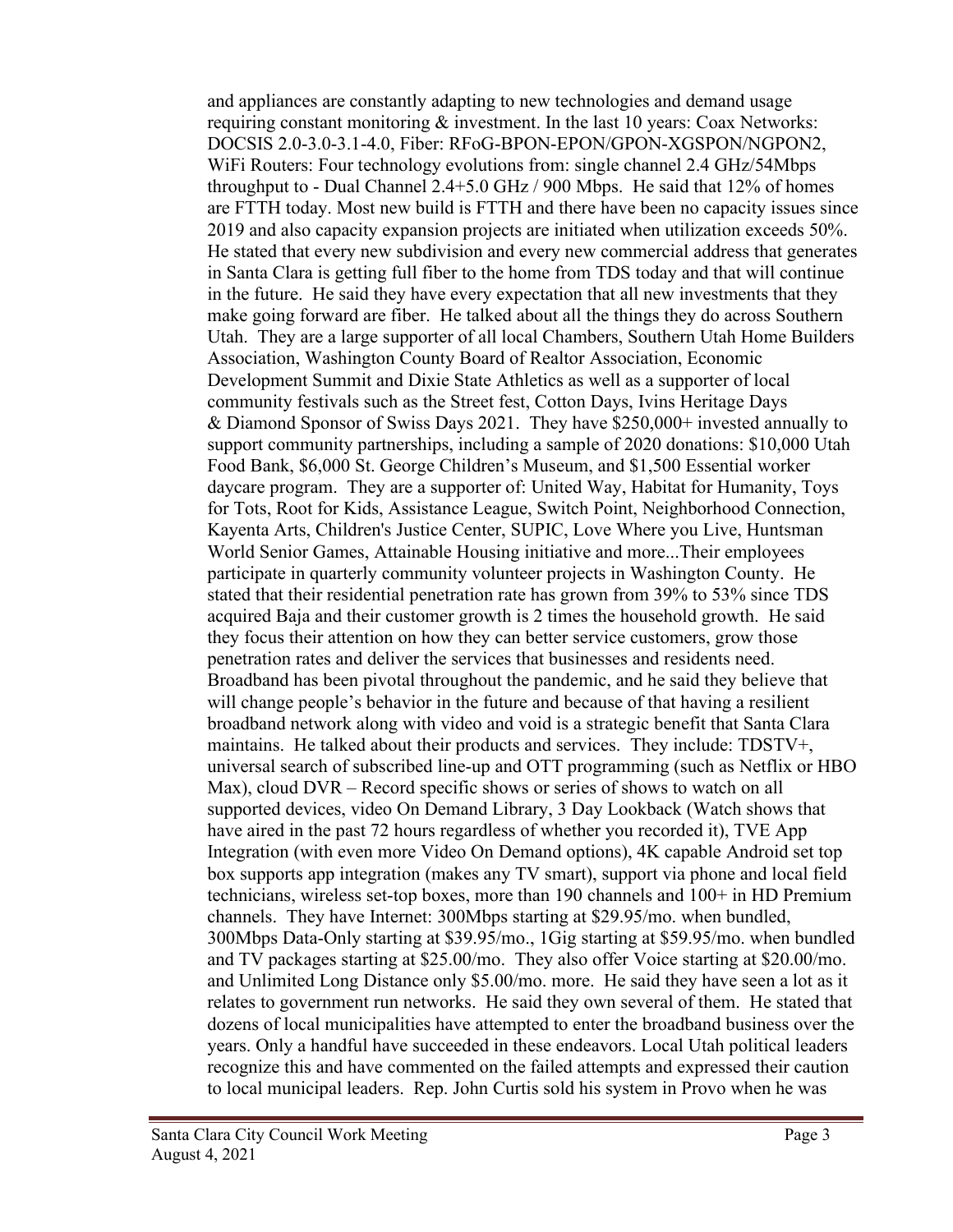Mayor. He believes there is a multitude of civic services that cities provide, and, in his view, broadband is not one of them.

TDS has been a large network and community investor and a strong competitor in Utah – and their track record of maintaining penetration rates in markets is well documented. When pressed with significant competition, they win – on product/speed/pricing/service. Communities in Utah that have 1–Gig broadband available today from private providers should be cautious at exposing taxpayers to the high cost of issuing revenue bonds or indirectly guaranteeing the debt by other entities to build networks. TDS has acquired several municipal broadband systems in their communications portfolio. In each instance, the community ran out of capital, found the business to be overly complex and did not have a sustainable customer base. He stated that what they have seen in both instances is the community really built the enthusiasm for a robust broadband system but with all of the competing priorities that cities have today broadband becomes an extremely expensive proposition. He said it is one thing to build a network, which is about 1/3 of the cost, then you need to maintain the people, the technology, the technicians, the equipment and ultimately be able to meet the growth that is happening significantly in this community. He said they are very focused on being a strong community partner.

- Mayor Rosenberg asked if there were questions for the TDS representatives. He recognized Mayor Hart and Dale Coulam from Ivins City and told them to ask any questions they may have.

- Jarett Waite talked about the Internet survey that was done 18 months ago. He said it was pretty clear from our citizens that we need to make sure we are providing really good Internet service to the community. The survey gave service to Santa Clara a negative 47% net promoter score, which is not very good at all. That is why we talked to Utopia and to TDS so we can provide the best Internet available to our residents. He said in the same survey when it was asked if the city should be looking into other options 85% of the respondents said yes. He said there are a couple pockets in the city where he has heard the service isn't great. He asked how TDS responds when someone calls with this concern.

- Drew Petersen said he is glad that they are having this conversation with the Council. He said it is pivotally important to appreciate the kind of investments that TDS has made to turn that corner. He said reputations take an awfully long time to build and almost no time to erode. He said they will be the last provider that people remember because TDS has been in business for 50 years. He said they acquire, they are operators, they build for the future. He said they are focusing their efforts on trying to improve the network, grow it for the future and ensure that it is reliable and resilient. He said the questions the community needs to ask is how to pay for this, how to maintain this, how to get the penetration rates that don't require us to cover the stub on the back end. They have 53% penetration today and it is growing. He said when people have a good experience, they don't take the time to do a review or respond to a survey. When something goes wrong people communicate that and they tell others. He explained that some devices aren't prepared to run 1 gig. Customers don't care if it is fiber, they want to know how fast it is.

- Jarett Waite asked Drew Petersen's opinion how long will the infrastructure that is in the ground now hold up to the customer's needs. He said we are trying to be future proof understanding that cooper does have limitations.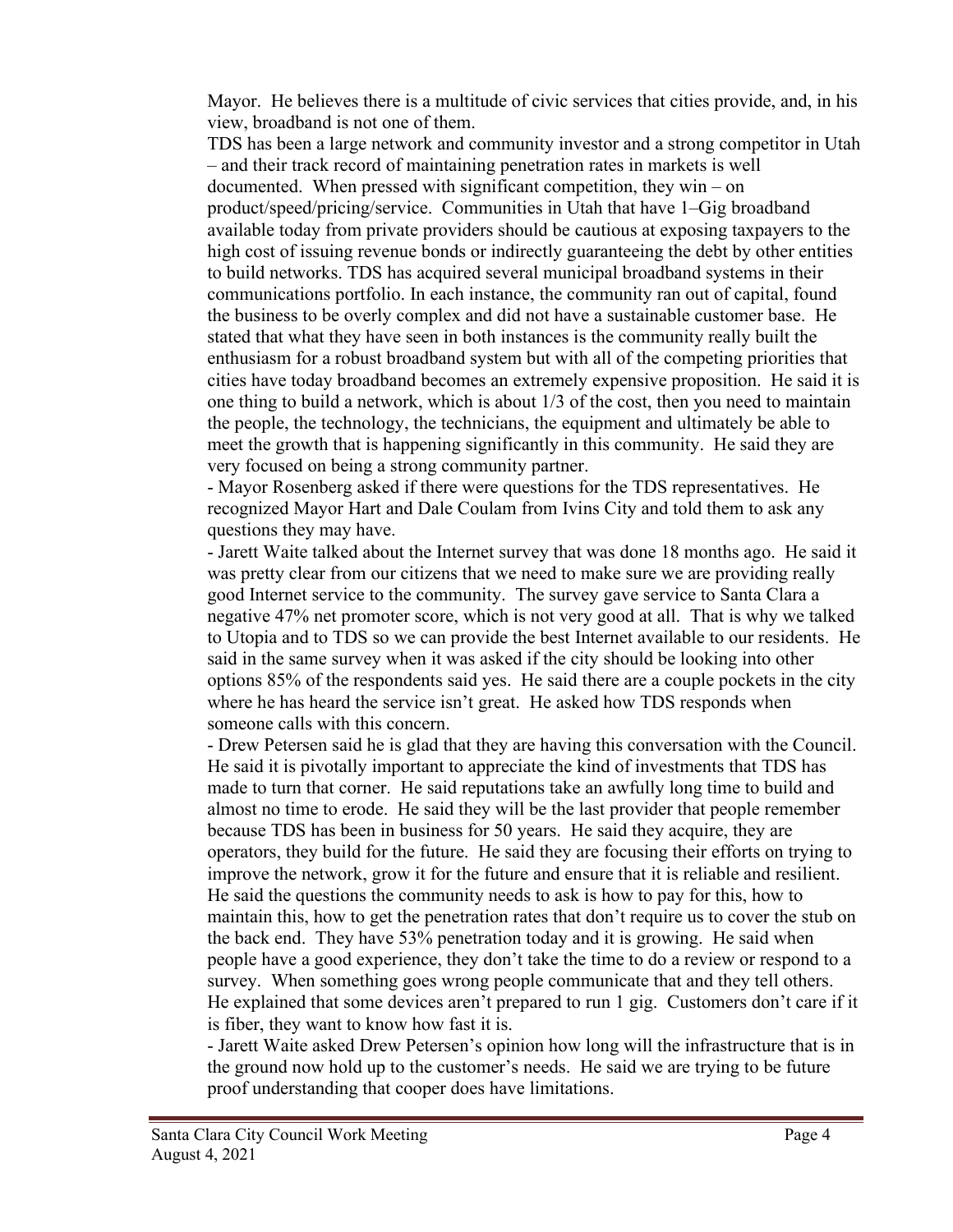- Drew Petersen said they own cooper in their portfolio of companies. He said they have no cooper in Southern Utah. They have co-ax. He said the majority of what they have is fiber to the neighborhoods and then co-ax into the homes. As growth continues, they keep getting closer to the subdivisions. What they have is very, very durable. He said at a certain point they will flip over and do fiber direct.

- Jarett Waite asked about older neighborhoods eventually getting fiber.

- Drew Petersen said TDS owns a bunch of wire line companies, cable companies. They are delivering broadband, video and voice. On the cable-side they have not gone in and overbuilt that was HFC because so far that product has been able to deliver every product, service, and fee the customers were looking for. He said they will do it one day when the node sizes get down to 50 homes per node. The day that there is a need in the community that they can't fulfill with the technology that is being deployed that is the day they will run fiber all the way there.

- Jarett Waite said fiber sounds like the future. He asked what some of the struggles are in the fiber network. He said he has been told that fiber really does deliver what it promises. Is that true?

- Drew Petersen said they very much believe that fiber delivers. He said there are the same challenges in the fiber market, so a lot of customer education has to go into that. He said that fiber is remarkable expensive and the payback on that takes a long period of time. They make all of their decisions based on economics and capabilities of the network. He said they want to go in that direction in all of the markets. It takes time. He stated that they try to invest all of the capital that makes sense, so the customer experience improves.

- Jarett Waite wanted to clarify that fiber would be in the future plans for Santa Clara but it is based off of needs and the number of homes on the nodes.

- Drew Petersen said that for every new subdivision when the trench is opened, they are running fiber through it, and they have been doing that for years. They are doing that in a very incremental fashion, and they feel they work well with city planners to know what is coming next. It will be part of the future going forward. This really depends on consumer usage patterns, and they have exploded. The pandemic accelerated that. He said they want to be the market leader in the products and services they deliver here.

- Jarett Waite said the city has been given a quote on what it would cost to put fiber in our streets, and it seems like an astronomical number to ask any ISP to do that. It was over \$7 million and that is why it is an over 25-year bond to pay that off. He asked if that is too big of a risk to ask for any ISP and would it take a municipality to get it done if we don't want to wait for that node process to work its way through.

- Drew Petersen said that communities need to deliver on services for their constituents. There are many communities in this Country that cannot say they are delivering as it relates to reliable broadband, sophisticated video, or reliable voice communications in their market. He said in those limited communities' municipal broadband could make some sense with support from government. He said that is not Santa Clara but a very small rural hamlet. He said that none of the billions of dollars coming from Washington to put toward broadband is coming to communities that have broadband in them today. He said that municipalities that have robust, reliable broadband in them today should be putting pressure on those private providers to make sure that they are good corporate citizens, and they are making investments. He said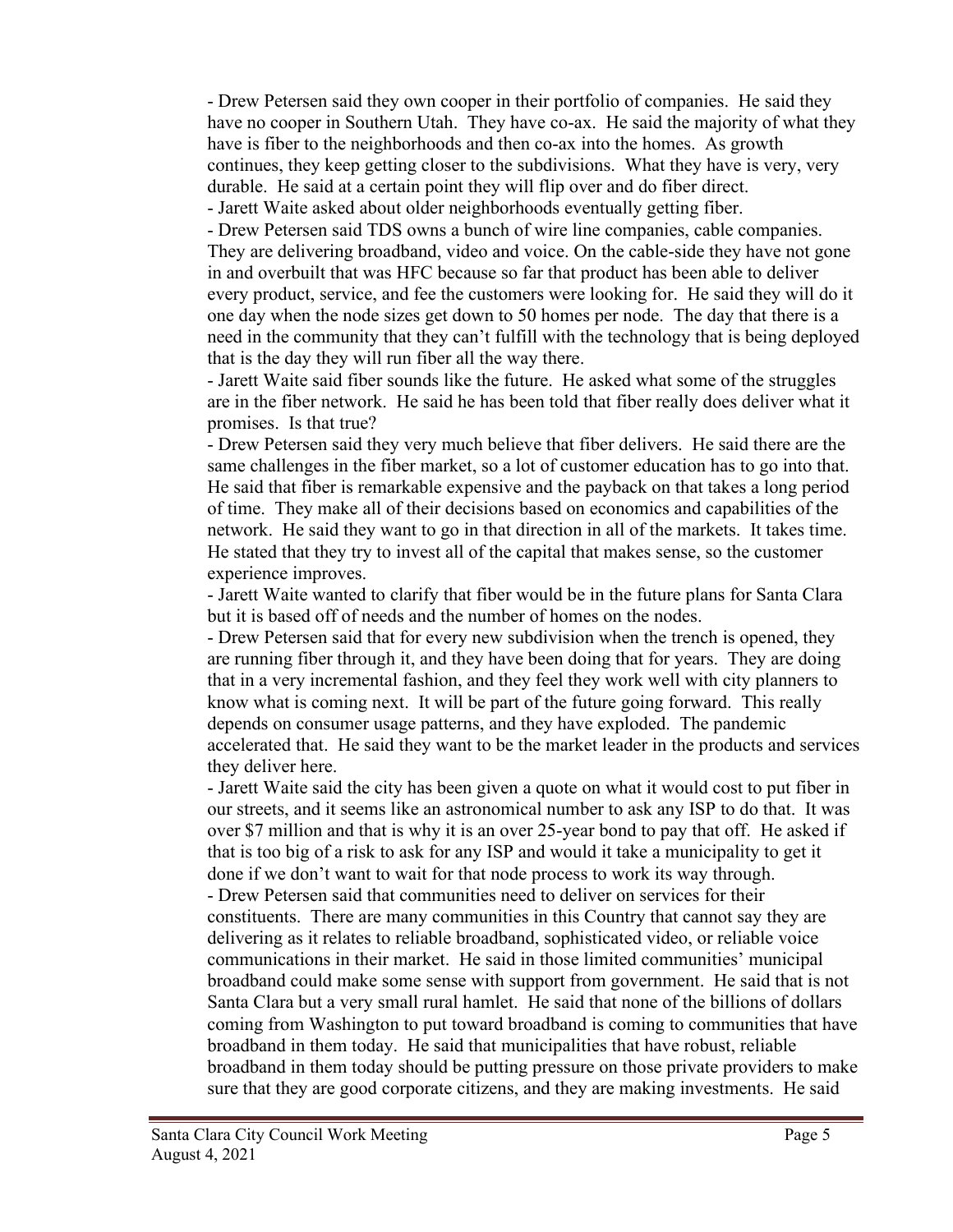they believe they are making the best investments for the communities that customers appreciate and value. He said this business is extremely complicated. When they bring fiber to a community, they bring that community to its knees. They seek permitting and go down every street and every subdivision and every back yard. He said they have been in this business for 50 years and are in every line of this business. They are very focused on what is in the best interest of the consumer. They are wire line, cable, and fiber. That is what they do. They care about net promoter scores and customer satisfaction, and they invest in the customer experience. The need for reliability has never been stronger and they have the data to suggest that they are delivering on that.

- Ben Shakespeare said the Utopia plan is to put the fiber in and all the carriers have the option to jump on. He asked that if fiber is brought in does TDS have the right to jump in there and provide their service just the same or does that become complicated. - Drew Petersen said it would be the City's determination if a fiber provider was allowed to come into the market. He said they would not utilize an open access network because they have a very expensive network here that they are continually investing in today. He said they have seen open access networks take place across the Country, but they have never participated in one. He said they are looking to acquire one now. It is probably a matter of time. He said they run sensitive, proprietary cyber security that customers care deeply about and to share that kind of an experience with an open access provider has never worked in their view as a private sector provider. He said they will continue to make investments right alongside the community. - Mayor Rosenberg said thank you to the TDS representatives and said he appreciates their presentation. It has been a good education for the Council.

- Mayor Rosenberg said that last Thursday night the Princess Pageant was held. We have a new Miss Santa Clara and 1<sup>st</sup> and 2<sup>nd</sup> Attendant. Miss Santa Clara is Sarah Blodgett and is the daughter of Ernie  $\&$  Lisa Blodgett. The 1<sup>st</sup> Attendant is Addie Ashton and is the daughter of Adam & Annie Ashton. The  $2<sup>nd</sup>$  Attendant is Sophie Jaster and is the daughter of Mike & Crystal Jaster. He said Miss Santa Clara Spirit is Lainee Leavitt who is the daughter of Greg and Makayla Leavitt. He said he attended the pageant, and they did a great job. He said the princesses have bonded already. They will do a great job! He looks forward to working with them. He thanked Monica Bracken who is the chair of the pageant. She does a great job.

2. Discussion regarding a Zoning Ordinance Amendment to allow increased density in a PDR zone for affordable housing projects. Presented by Bob Nicholson, City Planner.

- Mayor Rosenberg said he appreciates the Planning Commission being at the meeting and the wants them to participate in this discussion. This is something that is facing the city. We have a multitude of issues regarding affordable housing and the lack of it in the community. People are unable to rent homes or purchase homes because of the pricing, so it is a real issue in Washington County. Council has discussed this at past meetings and felt like this was something we wanted to bring the Planning Commission in and get your thoughts on and have a discussion on making some modifications within the PD ordinance that maybe could help address some of that. We have had some presentations lately from Robert Smith who is looking at a piece of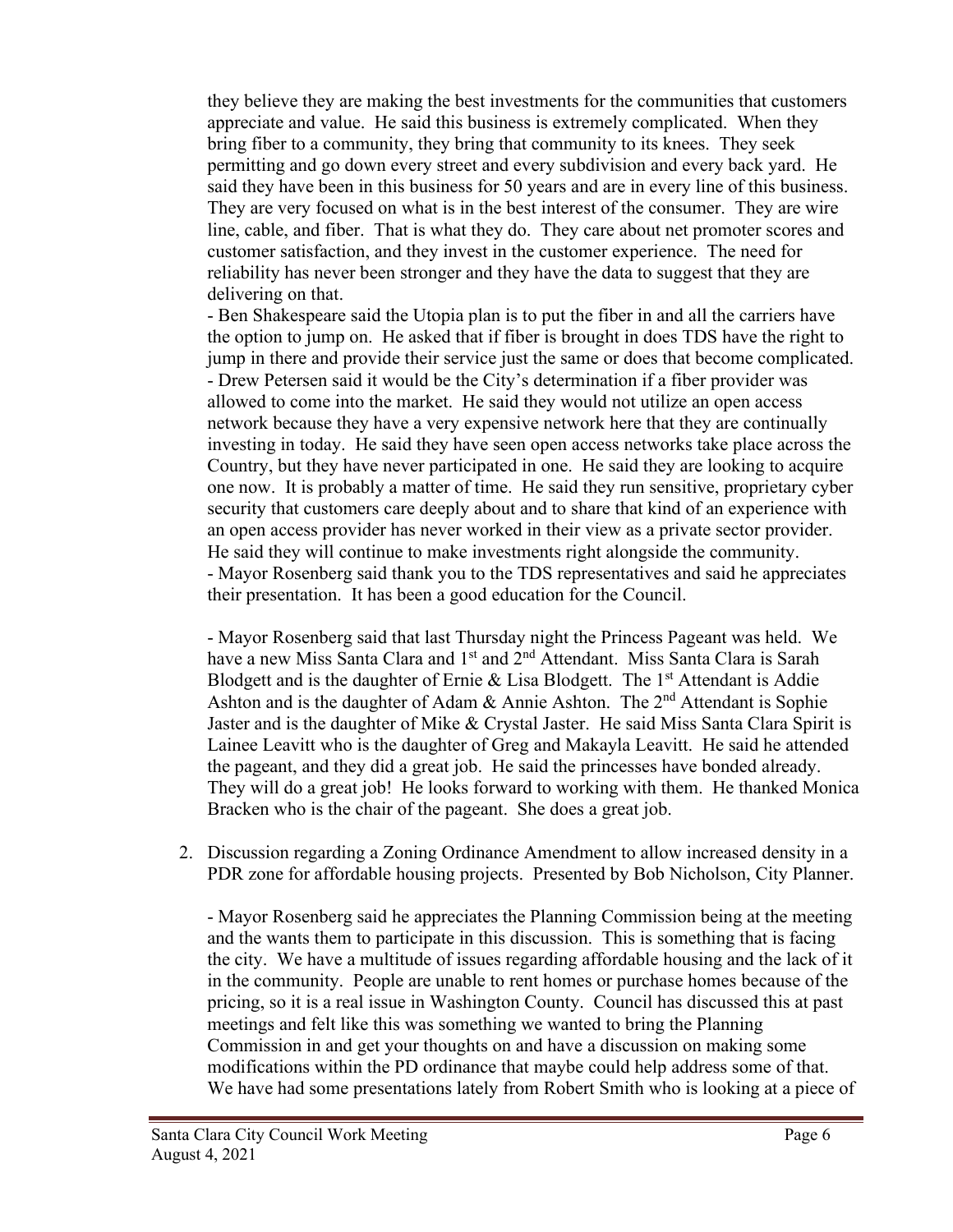property west of Arcadia on 400 E. about wanting to pursue some tax credits for affordable housing within his proposed project. Right now, it probably wouldn't be allowed under the current ordinance with the limitation of 30 units and so we are talking about either removing that or include affordable housing as a component to where that can increase.

- Bob Nicholson, City Planner, said that in Santa Clara multi-family housing is only allowed in the PD zone (Chapter 68 Zoning Code). He said in the PD Zone, Section 68.050 a Density Bonus Criteria, which goes from a base of 8 up to a possible maximum of 12 units per acre if they meet those criteria. He said in this section there is Paragraph C. It says, "C. An apartment project is limited to thirty (30) dwelling units per project unless the proposed project is a senior housing project with half or more of the units designed for single occupancy." He said that when Robert Smith came to Council one of the options that came up was to put in a provision for affordable housing as a way to exempt that 30-unit limitation. He said for option 1 they simply added another sentence to that paragraph. It says, "or is an affordable housing project meeting the criteria for federal tax credits, or similar State affordable housing criteria." He talked about the low-income housing tax credit. It is the Federal Government's main incentive to promote affordable housing. He read from a report that the State puts out, "Federal Housing Tax Credit: Low-income housing tax credit supports the majority (approximately 90%) of all affordable rental housing in the United States." He said there is a cap set nationally and they allocate to each State based on population. Utah's Low-Income Tax Credit is managed by the Utah Housing Corporation. On their website they have information on this program. The next round of applications are due in September. Robert Smith indicated that he was trying to meet that September deadline. They get more requests for projects then they have money to allocate. They have a point system where they rate projects and how much affordable housing they get. The project, if it is awarded, has to be rent restricted for a minimum of 15 years. He said typically in a project it is not all rent restricted. They have 3 criteria. It states, "To participate in the program the project must dedicate (set aside) at least: 1. No less than 20% of the project units must be set-aside for tenants whose incomes are 50% or less than the area median income. 2. Or no less than 40% of the project units must be set-aside for tenants whose incomes are 60% or less of the AMI. 3. 40% of the project units must be both rent restricted and occupied by tenants whose average income limit in the project is 60% or less." He said the rest of the units will often be market rate units. He said Option 1 to promote the affordable housing is to exempt affordable housing that meet the criteria for the Federal tax credits. He said they put in there to "meet the criteria" instead of "approved by" because the project may meet the criteria and be a very worthy project, but the State may not have enough money to allocate tax credit for them. He said there is another option and that is simply to delete the 30-unit limit all together. He said the reasoning on that is it is a PD Zone, and the PD Zone gives the Planning Commission and Council great flexibility to deny or ask for modification of a project so the 30-unit limit in reality may not be needed. He said the first option has the incentive. In order for them to get more than the 30 units they would have to do an affordable housing element. - Denny Drake said if someone were to present a project to be an affordable housing project, they have to have a 20% minimum and we can increase according to quality from 8-12 units per acre. He said he doesn't know why we need Paragraph C in there.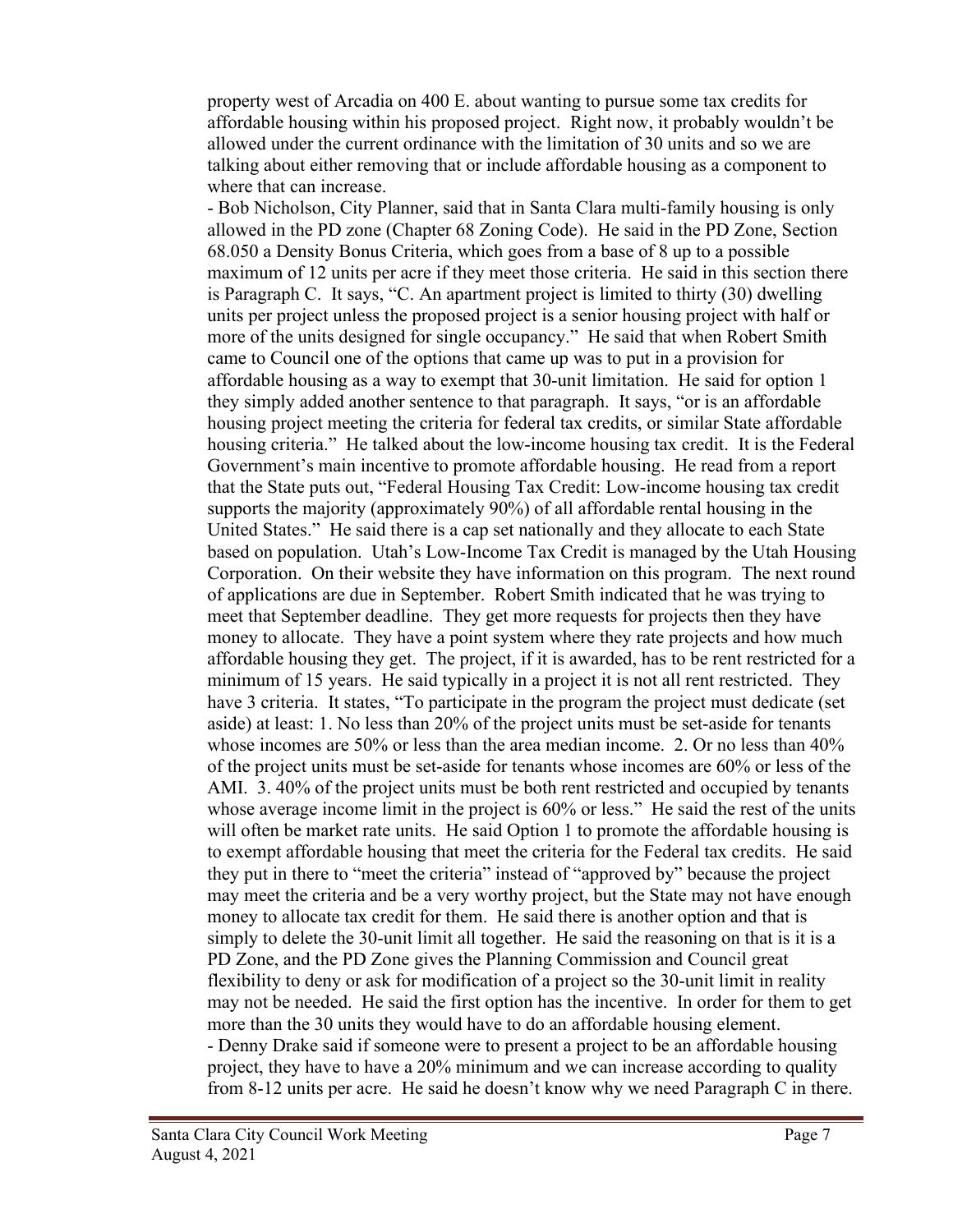Under our guideline we have the densities so we don't need to change the densities and with the State mandate to be qualified as an affordable housing project they have to meet those criteria and the State will actually determine that or they won't give them any money.

- James Call, PC, said he thinks Paragraph C is in there to avoid the chance of someone buying a lot of acreage and building a great big building.

- Denny Drake said we can limit the numbers by the size of the project but at the same time if it is a PD Zone density the greatest is 8 units unless they do meet the numbers and then it can go to 12 units but in that process the State reviews and then gives them their credit.

- Mayor Rosenberg said the 30-dwelling unit cap was put in the ordinance when the affordable housing wasn't really an issue. It was put in more to disperse the apartment projects across the city, so they weren't all in one location. The General Plan has medium density residential spread throughout some of the undeveloped areas of the city. He said he thinks the intent of the Council was to not impact any one neighborhood with all of the units and disperse them throughout the city. What we found though is we get a tremendous amount of push back from the residents when we try to do one. The areas that don't seem to get the push back are the really large, expansive undeveloped areas like north of Harmon's and that is where the projects are being dreamed up in those areas. He said apartment builders tell him there is a scale of the number of units where it becomes feasible to do it and that scales seems to be above 30. He said we could eliminate the cap. He stated that he likes option 1 because of the incentive. If we just eliminate the cap, there is no incentive to make them affordable. They could do a large project at market rate, and we would have to approve it. If they present the right architecture and site planning and the quality, they could probably get it through. He said he is intrigued with the incentive of producing some actual affordable units mixed in with market rate. He said he thinks it would keep it from dropping off in the quality and provide the opportunity for some of these single moms and seniors and families to have housing. He said we hired a new City Planner and as we hire new people, we have to either sweeten the deal to get them or they can't move down. He said that all we are producing is fat-cat retirement homes. If that is all we provide housing for, who is going to take care of us when we get a little older. Who is going to bag our groceries or respond to a fire or when we need an EMT? We need these people in our community so we need places where they can live. Our AMI now is \$65,000. There are a lot of people that don't make that a year. He said this would provide some of that housing and the rent control for 15 years and if the project is done in stages that could be extended out. He said we need some housing here. He likes the incentive of option 1.

- Bob Nicholson said the only way Robert Smith could get 80 apartment units is if he spreads the density out at a much greater area where 2/3 of the project is single detached units.

- Mayor Rosenberg said in Santa Clara the maximum you can get is 12 units and a person has to apply some cost to get to 12 in the project. The land cost per unit is already higher out here. So, these are only going to come in on bigger area projects. We still have potential for 3 or 4 of these types of projects.

- Jarett Waite asked if they could come in and not ask for the density bonus and still do affordable housing or do they have to get the bonus to also be able to do more than 30.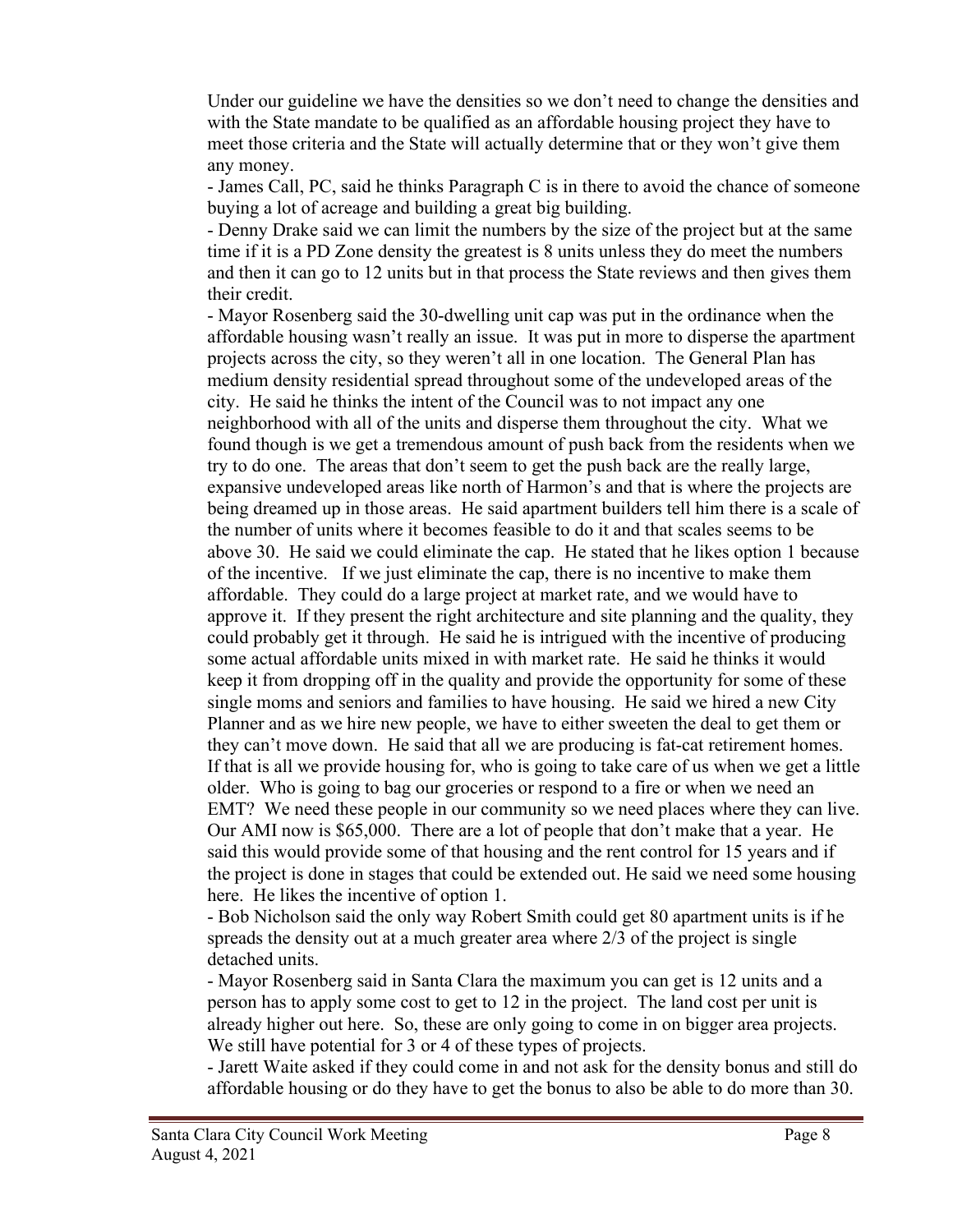Are we requiring the density bonus to get above 30?

- Bob Nicholson said that the projects that have a density of 8 is going to be tough to be an affordable housing project and 12 on its own doesn't make it. It only makes it when you spread 12 units per acre over lots of acreage.

- Mayor Rosenberg said we could eliminate Paragraph C and try and provide incentive some other way.

- Bob Nicholson said that density is still the issue. That is the only way you are going to be able to make it affordable if they can get a subsidy from the State and you create two tiers of density: one if it is 20% and one if it is 40% and increase the amount of density determined by the percentage. The density is the incentive.

- Ben Shakespeare said he doesn't see it working except on a big project. We either need to figure this out or it will be figured out for us. If we sit back and not do anything we will be told what to do. He said he would rather address it now. He talked about how important the upgrades are when it comes to ac units and insulation rather than a look such as shiplap and tile roof. These are the balances we need to look at.

- Denny Drake said they do actually have that. Through the Five County Association Governments you can apply to get that money to do the upgrades. The money is already set aside with the Housing & Urban Development so if someone wants to do the upgrades to conserve power and water and all that there is an application now for that.

- James Call said he thinks that is a great idea about rewarding those types of things. What else do we need to be aware of to make more affordable housing?

- Ben Shakespeare said it is education for one. We ought to talk about affordable energy as much as affordable housing because energy will drive every cost we've got. To get affordable housing we are not going to be able to do it at 12 an acre. He said he has always felt we should mandate a certain percentage per acre that has to go into townhomes or apartments, so these get spread across entire communities. If we are going to tackle this, we need to look at how we are going to address the density and increase that number and yet make it to where it is acceptable as we build out into these communities. Are we allowing maybe a little higher elevation and keeping a little more open space?

- Mayor Rosenberg said that could happen. Right now, we give them an incentive if they do the building design and materials and site design and landscaping. It is a valid point that that list ought to include the electrical efficiency and also the water wise criteria. If they develop the EPA water wise and build that into the house give them a little bit of an incentive even in the form of density.

- Denny Drake said the density issues can change according to the affordable housing numbers.

- Mayor Rosenberg said we could have a scale.

- James Call said that when you change the ordinance you are going to incentivize those builders to do it.

- Ben Shakespeare said we want them to be aesthetically pleasing. We could go a little more vertical and keep some more of that open space. Most apartments are 4 stories and that is the ideal cost of construction to build them at. But 4 is going to exceed our height maximum.

- Mayor Rosenberg said you could probably do 3 stories and change that maximum to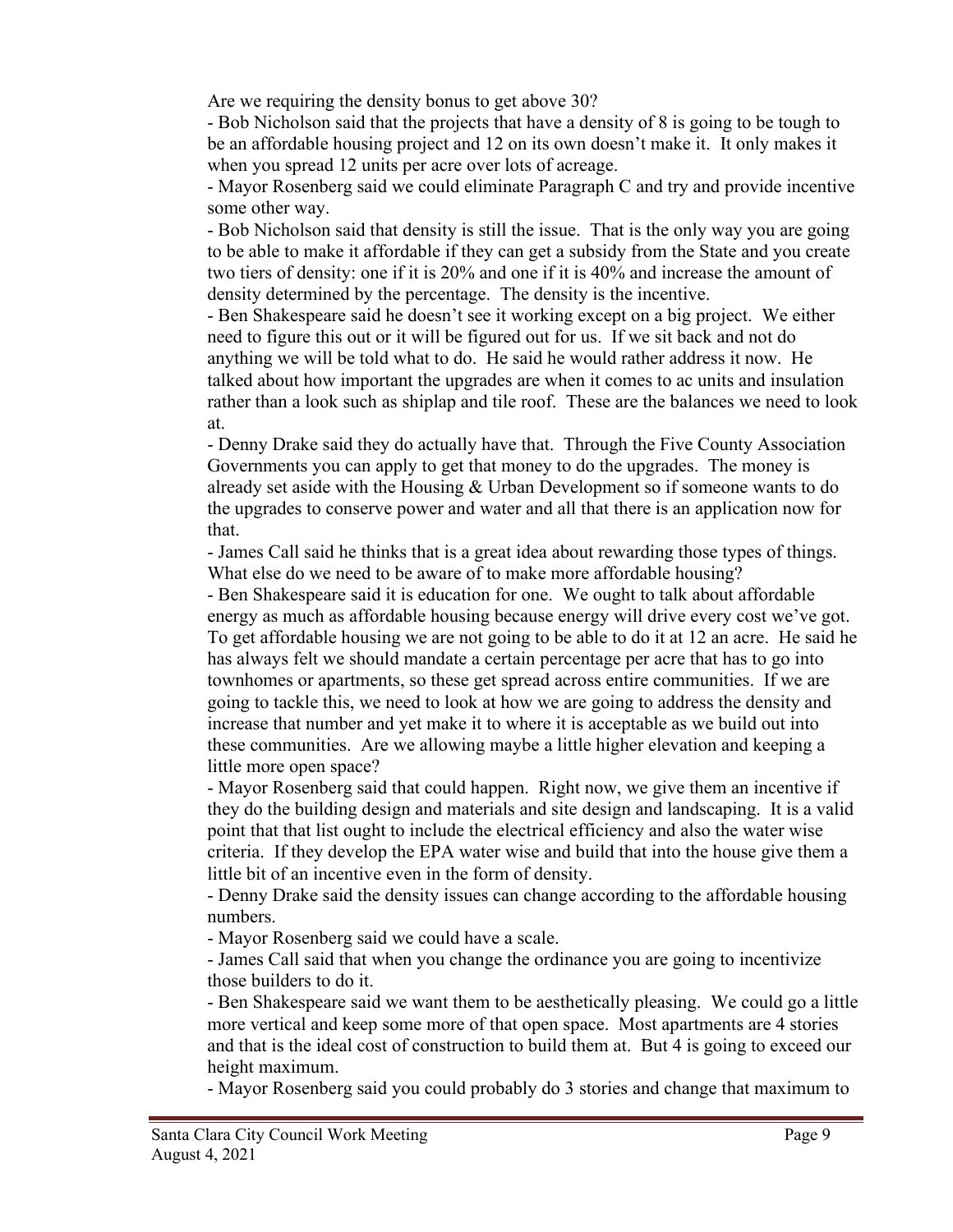40 ft.

- Denny Drake asked if we are trying to reinvent the wheel. Does the State, in order for a builder to qualify, have design standards that they would require or is it strictly the price of the unit's affordability based on 50% of the current rate in your town. - Bob Nicholson said to his knowledge they do not have any design criteria. The State

simply uses the IRC and those codes that are adopted. They allow developers to bring applications to them and then they evaluate them based on how much affordable housing they actually produce, and they award incentives based on that.

- Denny Drake said we just need to build some incentives in. The only way we are going to get affordable housing is density levels and we incentivize the builders so they can build affordable housing within this project. He likes what the State has done saying it can't be 100% affordable housing, but it can be 40% so it is intermixed with other quality.

- Bob Nicholson said those are minimums. If someone comes in with 40-50% it looks more attractive. There is a lot of flexibility build into the program.

- Denny Drake said one of the other things we need to do is reevaluate our five-year plan and specify areas where we could put those units with their densities on a regular basis, so we are not having to look at every developer that has an acre of ground wanting to come in and put affordable housing in there.

- James Call said as a City Council you have to handle the constituents of the city because nobody wants affordable housing. Do you know who lives in affordable housing? It is people like you and me when you were young marrieds and starving students.

- Denny Drake said that is exactly right and that is why there was a 30 unit maximum, and nobody wanted it in Santa Clara. But the thing that is going to happen is Federally they are going to mandate it if we don't don something and then we don't have any options.

- Mayor Rosenberg said we have an opportunity right now with the projects that are just starting to get on the table. Robert Smith is exploring options and Mayor is impressed with what he has looked at on his piece. The Black Desert project has an apartment component in it. That development agreement will be on Council's agenda next Wednesday. They are going to be coming in with project plans. He talked about other projects that may be coming in. They are big building and significant holding that can provide some of this housing if we get this thing done quick enough to provide some incentive they can work into these projects. The charge is really to the city, to the Planning Commission, to the Staff to take this and tweak it and come up with something that works and bring it back to Council as timely as you can. It would be great if we had something in place by that September deadline. If we don't, we will have it there for next year. He said he likes that energy wise and water wise as an incentive. He said to not be afraid to have different levels of density. He said he doesn't know how Council feels about a maximum number. Are they okay going with 22 like the neighboring cities or are they okay with 18?

- Ben Shakespeare said on a development side/cost side 18 is that magic number. 22 is a bonus that these other cities have taken in and is specific to certain areas.

- Mayor Rosenberg said he would probably look at 18 as the top number if they do everything and incremental that down to the 8.

- Denny Drake said our zoning ordinance has 4 separate and all we would have to do is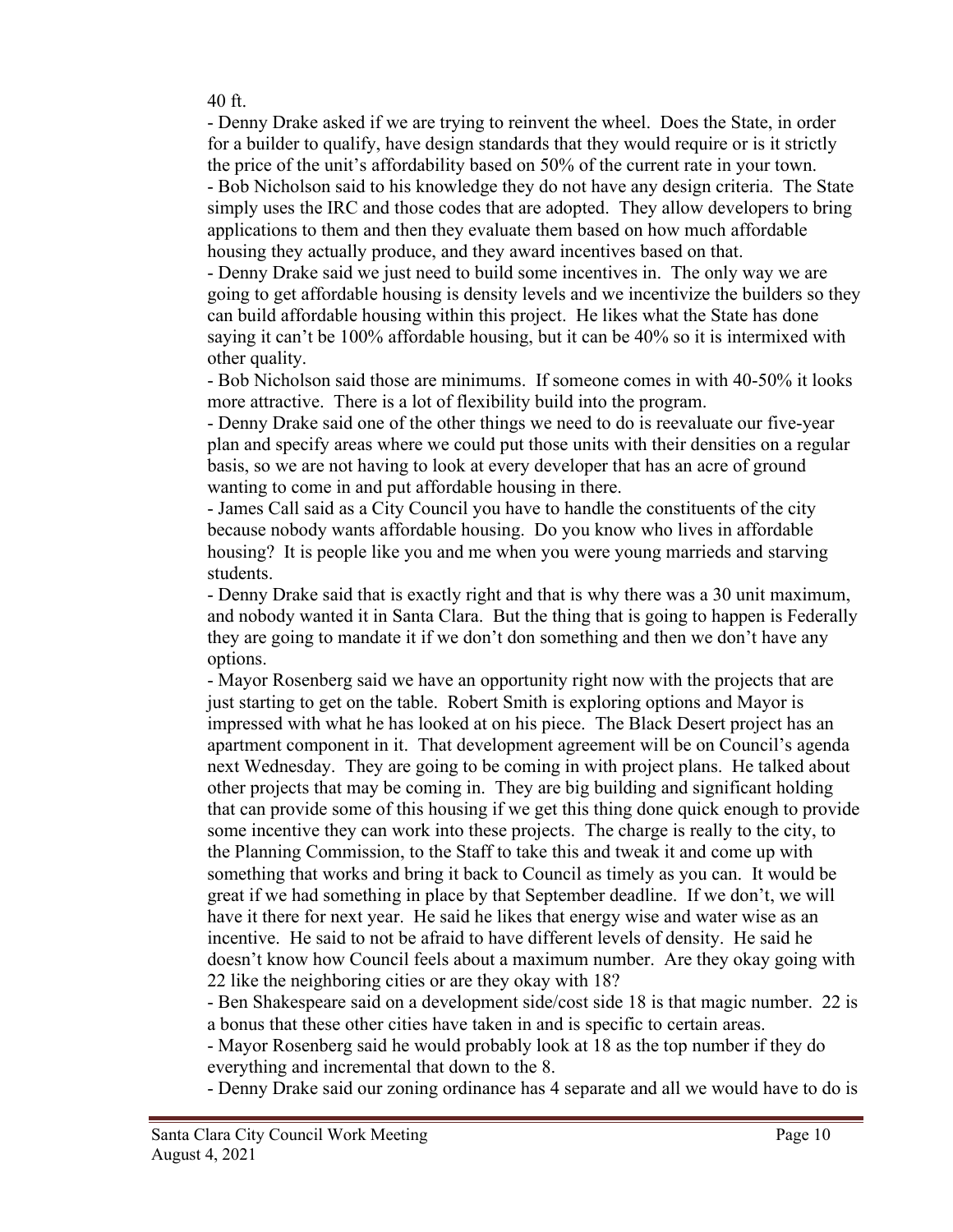tweak those a little bit and add a couple.

- Jarett Waite said his concern is if someone goes through all these processes and then doesn't get the Federal tax credit and doesn't actually make it affordable. How do we avoid that uncertainty for developers? Maybe they want to do it, but they are not going to know until the PD goes through if they would even get that extra bonus, but they don't have the credits until they have put their application in. It seems like we put them in a rough, vicarious position in that particular part of it.

- James Call said that in some communities they will actually put a deed restriction that a certain percentage will have to have these types of rent.

- Mayor Rosenberg said if they did that, the tax credit is on their side of the table, they come up with a commitment to deliver 20%-50% of the AMI and we have the deed restriction in place and all that language is part of their approval and we would have to verify that. St. George City has a housing authority, and they administer those under the CBDG program who's eligible to fill those units.

- Denny Drake said the income qualifications are left to the Housing Authority and even the Five County.

- Mayor Rosenberg said we can do some research on that. That is going to be part of the new City Planner's role. He would help facilitate those units. The developers could move forward with their project without the money from the State.

- Leina Mathis said you have to change the verbiage. It can't just be that they meet the tax credits. It has to tie to the affordable housing. Then we become responsible if they don't.

- Mayor Rosenberg said the deed restriction is probably going to be a requirement.

- Marv Wilson, PC, asked if that deed restriction is a requirement to get the tax credits up front.

- Bob Nicholson said their deed restriction or their land use restriction comes at the end after they have met the criteria and before they get the money.

- Marv Wilson said we could get someone that says they don't feel comfortable doing this until they know they can get the tax credits.

- Bob Nicholson said that may be part of the critical financing package and if they don't get the credits perhaps the project is not feasible.

- Mayor Rosenberg said the deed restriction would be contingent of their final approval. That deed restriction would have to be recorded.

- Leina Mathis said if you increase the density enough you might incentivize some builders to go ahead and do their project even without tax credits.

- Ben Shakespeare said there is some language we could put in. There is probably a consultant that we could have as a third party to verify they are meeting all the requirements.

- Mayor Rosenberg said we could have Matt Ence do some research and have Bob check into a couple of things as to what they are doing in other communities. He said he has a hunch that with the State mandate cities are already well down this road.

- Ben Shakespeare said this location actually works fairly well for this. We don't have a lot of land left.

- Marv Wilson asked if there is something we could give to Mr. Smith that gives him the go ahead.

- Leina Mathis said as of right now he wouldn't meet the ordinance so they would just be on hold because they can't meet the ordinance.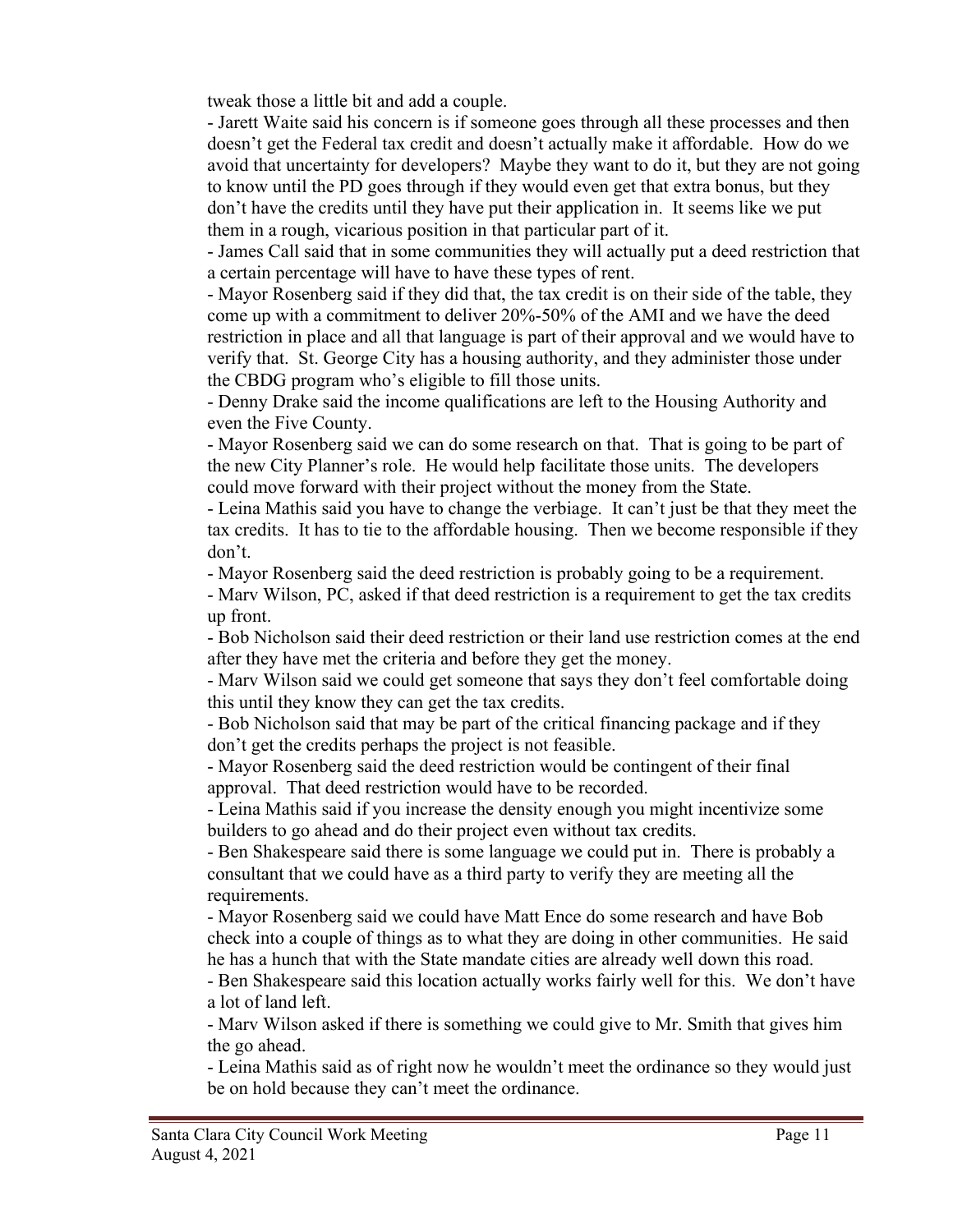- Bob Nicholson said Mr. Smith got concerned when he was told that this issue is on the agenda for a week from tomorrow at Planning Commission. He said if this is going to get delayed, he will be put back a year.

- Mayor Rosenberg said if the pot gets sweet, he may not have to wait for the tax credits to where he could still come forward with something.

- Denny Drake said he would be getting a real benefit with density. He would be getting 6 more units then he planned on.

- Mayor Rosenberg said he wouldn't worry about the September deadline as a hard deadline. We want this to be done right and take the time necessary but don't put it on the back burner. Let's work to get something done. We will try and provide the assistance to the Planning Commission that you need from the Staff, and we can reach out to the HAC, and they may have some ideas that we could work into it and start the process.

- Brock Jacobsen, City Manager, asked about adjusting the height.

- Fire Chief Randy Hancey said they have done the impact fee facilities plan for both Santa Clara and Ivins on the public safety. A ladder truck is in both, and Black Desert said they have a place where there can be a fire station. He said we can approve a 3 story building up to 35 ft right now.

- Brock Jacobsen said that in the zoning code the 35 ft in the PD zone is a soft cap it is not a hard cap. There is a provision that says that Council can modify the heights. - Mayor Rosenberg asked if that 35 ft doesn't exist how high can we go from public safety/fire perspective.

- Chief Hancey said that is a tough question because the need for an aerial apparatus increases but anything above 3-stories would have to have fire sprinklers as well as 3 story buildings themselves.

- Mayor Rosenberg asked if a developer came in and wanted to do a 4-story and agreed to sprinkle it what would the fire chief tell him.

- Chief Hancey said that puts a lot of demand on our services when it goes higher. When it goes higher you have to have other things involved: sprinklers, hand pipes, a good safety plan, and access for apparatus to reach that.

- Mayor Rosenberg said those are all doable. There is nothing there that is not a solvable issue.

- Chief Hancey said we would just refer to the fire code and make sure they meet those requirements of the fire code.

- Mayor Rosenberg said he is not promoting this he just wants to know if we open that door what is going to hit us.

- Ben Shakespeare said in an apartment building there are certain industry standards, and they have to meet certain fire codes. That is all going to be there. He said that height-wise you are probably going to be on a minimum of 42 ft for 4-story.

- Mayor Rosenberg said that is 42 ft verses 35 ft. That is not very much considering they just went from a single-family residential to a 4-story apartment building.

- Ben Shakespeare said it comes into the open space discussion. Would we rather see a little bit more vertical and some more landscape? He said he thinks so.

- Mayor Rosenberg said he thinks from what he is hearing we need to change the ordinance to go that way. If they do a good enough job on their site plan and their grading that could happen under the existing ordinance. He asked the Planning Commission to take this back and go to work. He asked about the Planning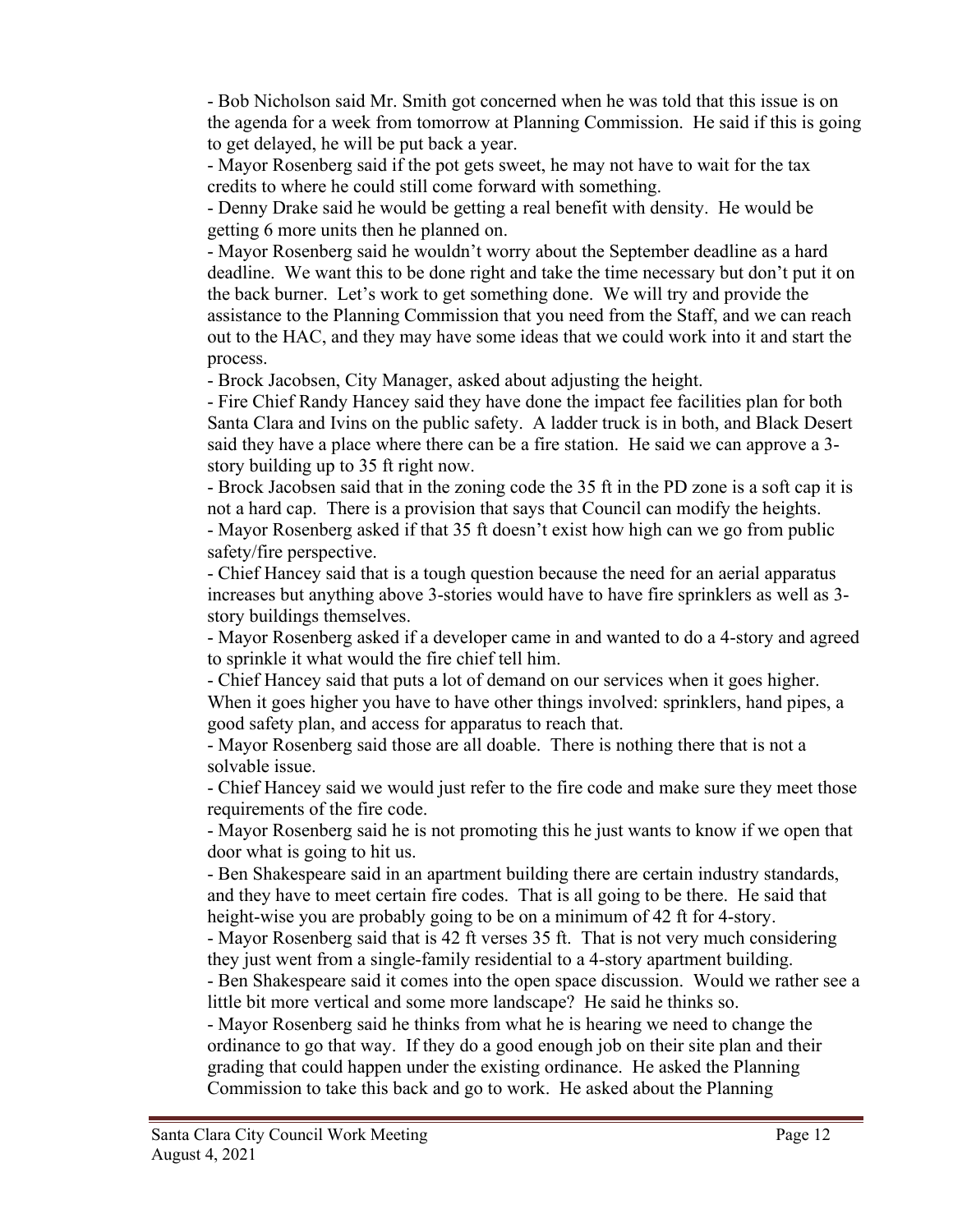Commission attendance.

- Marv Wilson said it is better than the combined attendance. He said they had to postpone one meeting this summer but last meeting they had a quorum.

- Mayor Rosenberg said he wants to make sure the Commission isn't postponing meetings, and they have good representative discussions. He asked about using the alternates.

- James Call said summer was a little hard on the Commission but he doesn't think they have had any other issues.

- Mayor Rosenberg said he will look at the list and if there is not an alternate, we will get one.

- Marv Wilson said he thinks we ought to get one. Someone might step down.

- James Call said Mark Weston and Mark Hendrickson bring a lot of experience and of course Marv does too.

- Wendell Gubler said he thinks we need to increase the amount we allow, and we need to move towards affordable housing. We have people in these categories that need the housing.

- James Call said he thinks there is a huge buy in that needs to happen for the whole community. Anything that the City Council can do as they talk to the community can help. We all have kids, and we have all been in this same situation. People just don't want it in their backyard.

- Mayor Rosenberg said the sites we have right now they are not really in anyone's backyard if we do them quickly.

- Leina Mathis said residents have called her and told her they want something affordable here because they want their kids to come back here. There are a lot of people who would support it.

- Mayor Rosenberg said we may get some clamor, but we just need to have the political will and buck up and see through the clamor. He thanked the Planning Commission and asked them to go to work.

- Bob Nicholson said we have a couple of ordinance amendments, and this was one of them for next Thursday at Planning Commission. It sounds like we will hold off on that.

- Mayor Rosenberg said to at least put it on the agenda for discussion.

- Bob Nicholson said we will have a discussion and recap what we talked about but not have a public hearing on it. He will have Selena just list it as a discussion item.

- Ben Shakespeare said he has to leave. On the two upcoming agenda items he is in support of both of those. He said the only thing he asks on the left turn lane (Item 4) is we going to have a deceleration lane coming eastbound. Are we going to have a way for cars turning right onto Gates Lane there?

- Brock Jacobsen said he doesn't believe so. He would have to talk to Dustin Mouritsen.

- Mayor Rosenberg said we could have a deceleration lane though.

- Ben Shakespeare said we probably could and if there is room it would be good to get that traffic off there.

- Mayor Rosenberg said we would have to tweak it a little bit but if we change the stripe, it will increase the cost with the striping removal and painting but if we reconfigured it, we could do it.

- Denny Drake asked if we are talking about putting a light in at the same time.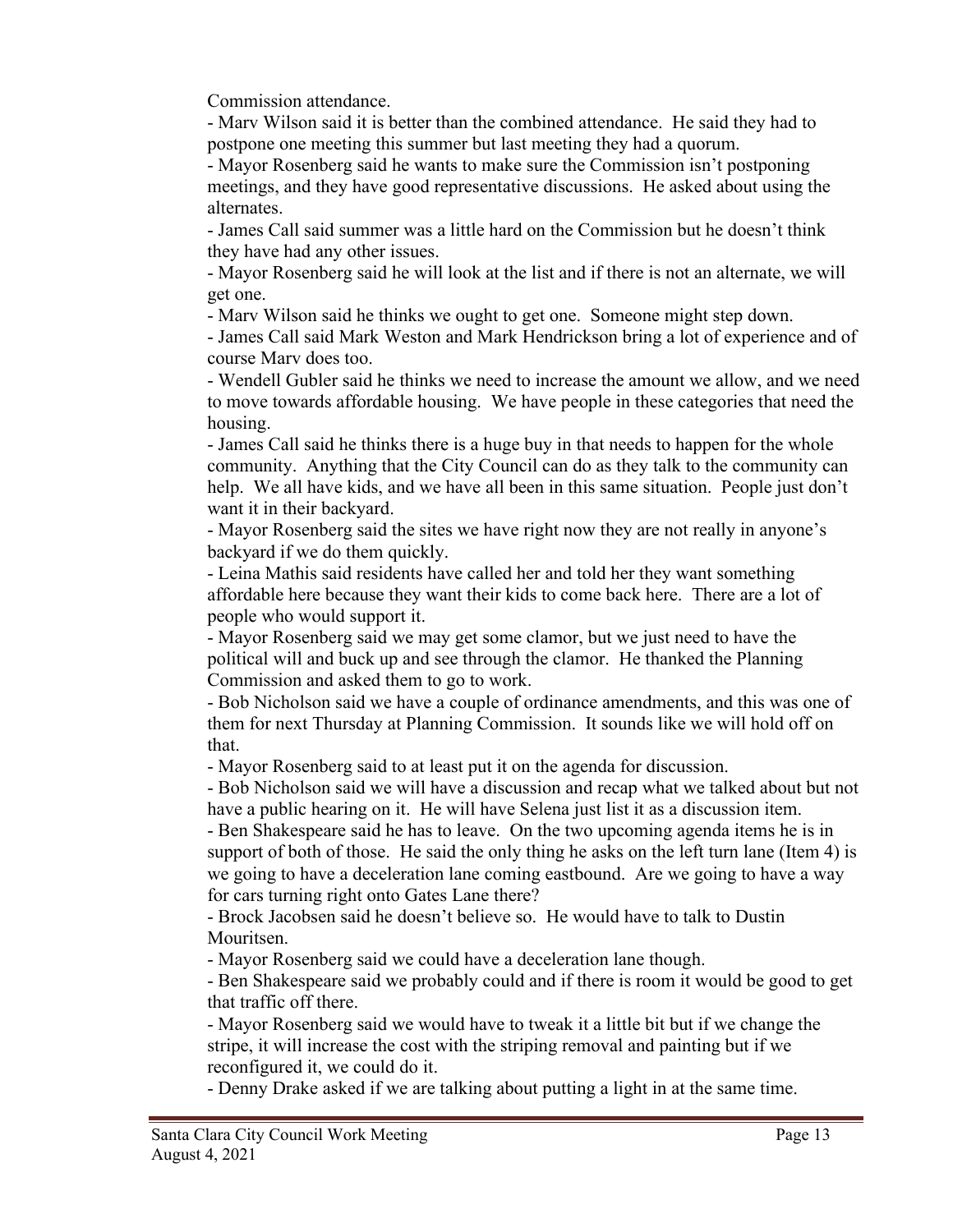- Mayor Rosenberg said the light is not warranted yet but we are getting the left turn lanes in. He said we can ask the warrant study for the light.

- Ben Shakespeare said that having that left turn lane will do a lot right there. He asked to be excused from the rest of the meeting.

- Mayor Rosenberg said he thinks there is a signal in the traffic capital facilities plan.

- Brock Jacobsen said he believes there is one in there.

- Mayor Rosenberg said that as soon as it is warranted, we could probably move down that road we just have to wait until it meets warrant.

3. Increase Carbon Free Power Sales Contract discussion. Presented by Gary Hall, Power Director.

- Gary Hall stated that we currently have a subscription of 3 MW of the CFPP. Looking at our load forecast for the next 10 years, UAMPS has suggested the purchase of 2 more MW of CFPP. He said he talked with Jack Taylor and Kelton Anderson from UAMPS, and we talked about adding 3 MW but the projection for the growth of the city is not quite warranting 3 more but maybe 2 MW at the most. He showed Council a graph of the Santa Clara Forecasted Load and Resources. In the winter months if we were to have too much power for very long, we are breaking right at even. The graphs show our load in ten years from now.

- Leina Mathis asked if the graphs account for growth.

- Gary Hall said yes this is a 3 1/2% growth rate.

- Mayor Rosenberg asked if we are losing any of those base loads.

- Gary Hall said this graph takes into account the loss of San Juan and Hunter. He said he and Jack and Kelton are suggesting that with our low growth of 3 1/2 % a total of 5 MW. That is what our suggestion is right now. He said he doesn't think there is a need to go more than that right now.

- Denny Drake said it would be interesting to see the cost of the market verses the cost of what we are projecting with the carbon-free. There could be tremendous difference in the market verses carbon-free. He said this is load usage, but it isn't dollars and cents and if we don't, we are going to buy on the market.

- Gary Hall said this is buying 2 more MW of the nuclear and it is capped at \$58 per MW plus transmission. He is not sure yet of the transmission costs. He said he is struggling with feeling like that is all we are going to need is 2 MG more. We should need more than that in 10 years, but it is hard to predict.

- Brock Jacobsen said the growth is 3% but does that factor commercial and the loads they are going to require. He said apartment energy demands are going to be less. He said we don't know where gas is going to be. It is so hard to know.

- Denny Drake said if we run our generators, it is around \$.14 a kilowatt verses \$.058 so is we can get some more of this carbon-free we are guaranteed to get out if we need to get out. He said he feels we should purchase the 2 more MW and five years down the road we may realize we need some more.

- Gary Hall said he doesn't know the dynamics of purchasing later on whether it is all sold, it could be. They will give the members the first right of refusal and the members of UAMPS so there is a possibility of purchasing more later on down the road.

- Denny Drake said that in the plan that was presented they could actually increase the amount of production in some of the cells depending on the demand need too. He said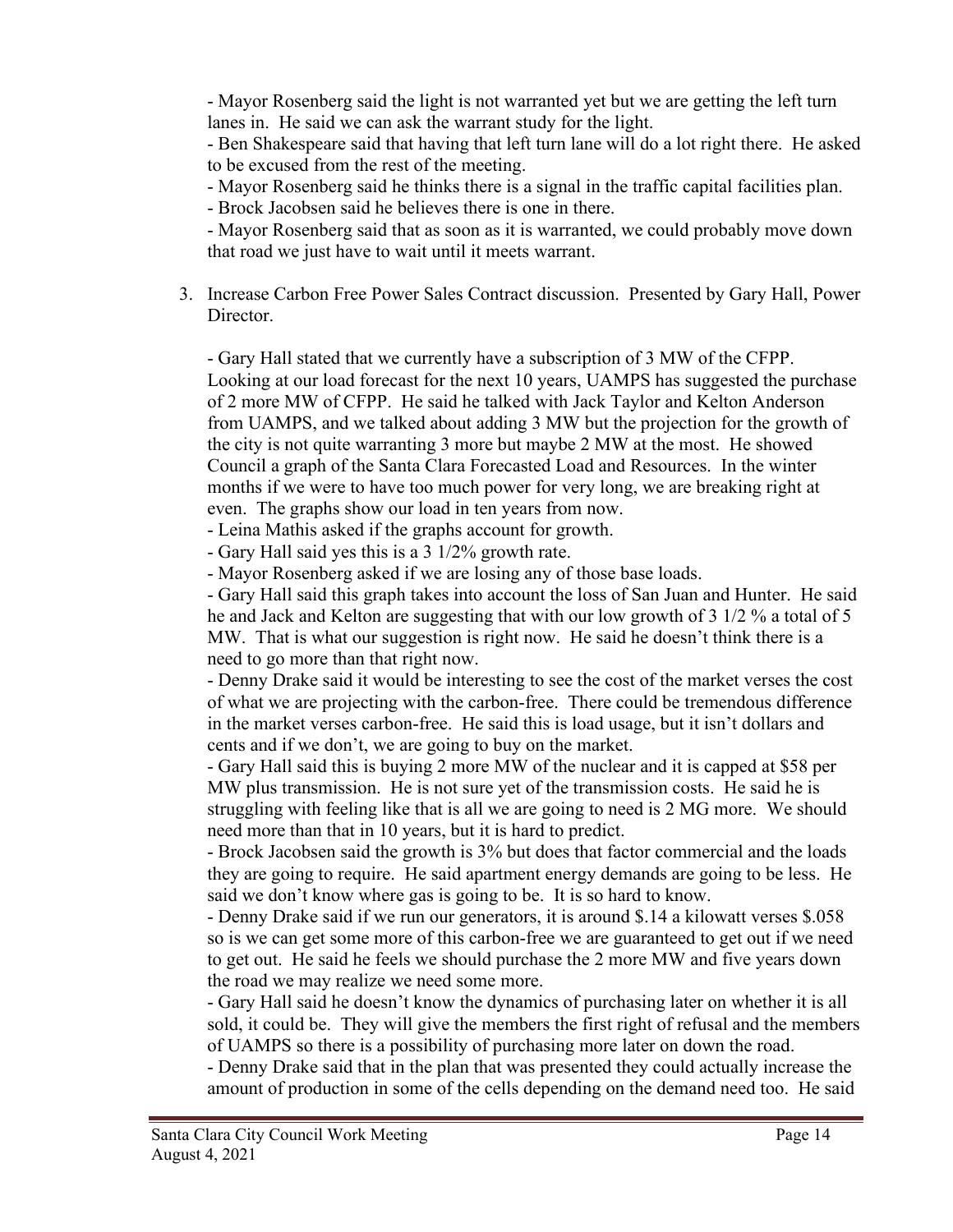we made a mistake a few years ago when we bought Enron banking on the future and Enron manipulating the market and we paid \$.19 for the future and were paying \$.045 to bank on that, and we ended up paying back \$10 million. This way we are hedging a whole lot better with the Federal Government supporting it and everything going forward it is a lot better.

- Brock Jacobsen said he thinks that in the future there will be opportunities to get more. It may not be at the current price but there could be more opportunities. - Jarett Waite asked what happens to the surplus. Where does that power actually go?

Do we have to pay someone to take it? How does that work?

- Gary Hall said it is just there. It goes back and goes on the market. There is a possibility to sell it.

- Denny Drake said if we had excess, we could make money on the excess.

- Brock Jacobsen said that when we go on to buy power there is a rate. If it is in the low load hours, it is really cheap because it is usually someone trying to sell it back. We could put a price on it and sell it ourselves or have UAMPS sell it for us.

- Gary Hall said it most likely would be a loss but it would be something. The recommendation is to buy 2 MW more. This will come back to Council next week as an action item.

- Jarett Waite said it would be nice to know, just a rough estimate, of what we would lose in that surplus compared to what we make up in not having to buy so much peak power during the summer. He said his inclination is we would come out ahead through that whole process because it is so expensive during those high peaks.

- Gary Hall said some years it is really expensive but the last couple of years it hasn't been too bad that is why we only have 5,000 hours on our generators because the market has been cheaper than it is to generator. But this year it was expensive. It is hard to say what the market will be.

- Jarett Waite said he likes Denny's idea of a hedge and who's not to say we get to this point and our growth hasn't been where it needs to be and there is some energy efficiency, could we just sell 2 of those MW hours to someone that is going to want it. - Gary Hall said he is pretty sure we could sell it.

- Jarett Waite said he thinks it is a pretty smart hedge to go to 5 MW.

- Gary Hall said he will probably have it on the agenda next week to ask for approval of that.

4. Santa Clara Drive and Gates Lane intersection expansion discussion. Presented by Brock Jacobsen, City Manager.

- Brock Jacobsen said we are trying to improve traffic flow on Santa Clara Drive. He said one way of doing that is to insert turn lanes. This first one is a turn lane at Gates Lane and Santa Clara Drive on the west end. To do that we have to take out the planter boxes that were installed in the streetscape. They would be moving those 8 planter boxes and there are 2 more just to the west of the picture that we would move those as well. (He showed the picture to the Council.) The left turn lane is heading west on Santa Clara Drive to turn left onto Gates Lane. The proposed cost is \$10,880. The work would be done in house. The Staff, between Public Works, Parks and Power would be doing their particular jobs on this. They are ready to get started and do this as it will take a little bit of time.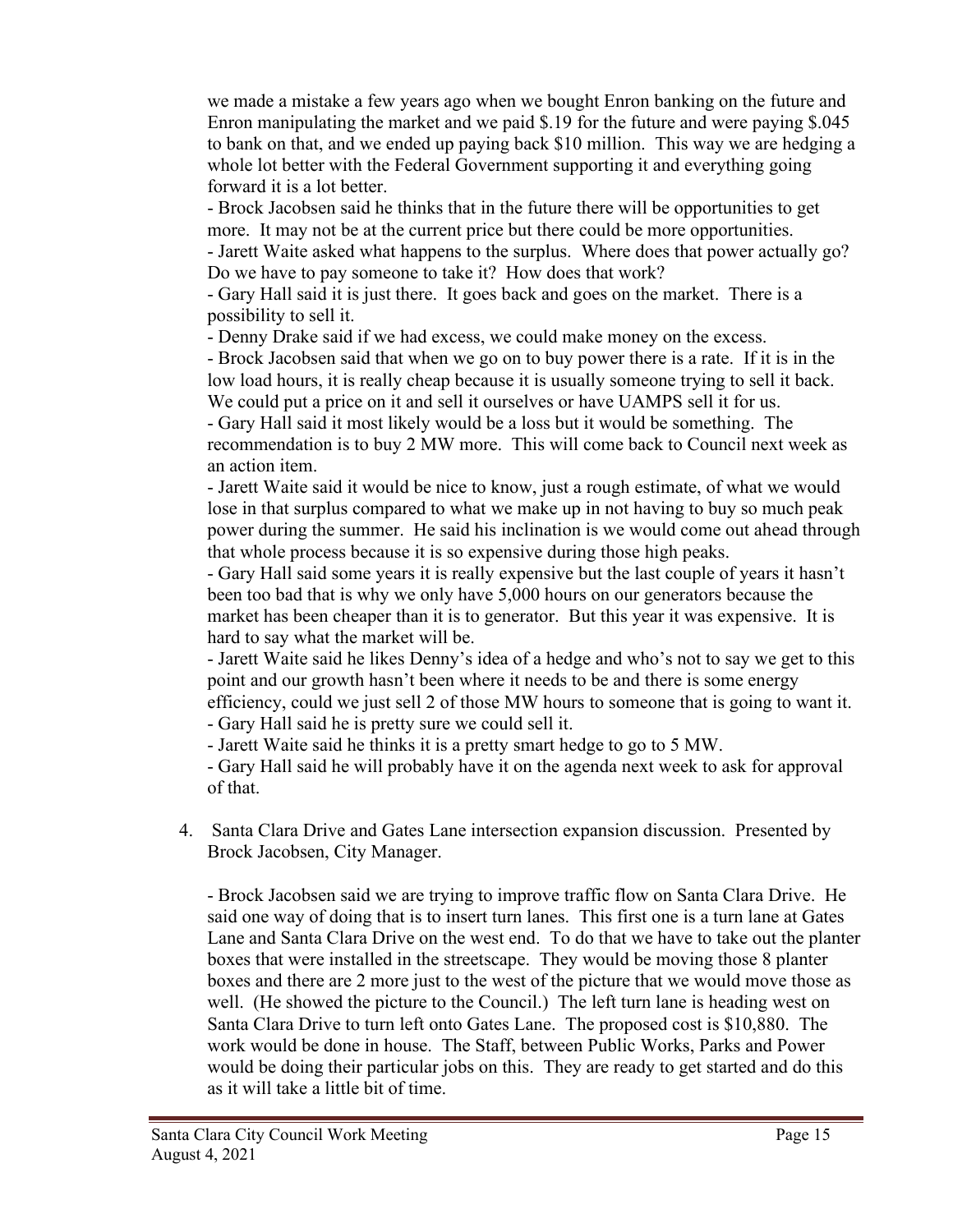- Denny Drake asked if they cap the waterlines what are they going to do with the other planters going out around the turn. How will they get water?

- Brock Jacobsen said they are going to cap from behind the curb.
- Wendell Gubler asked if they are going to do anything coming east.
- Mayor Rosenberg said there will be an eastbound turn lane too.
- Leina Mathis asked if there is enough space to do both.

- Mayor Rosenberg said he thinks we can. The tricky part is getting that bike lane through there. He thinks there is enough width to make it happen. We just have to squeeze the striping to the north. If we take advantage of that parking that we are losing on the north as part of the westbound through and the whole thing will have to be restriped. We want to do it so we can be ready for the signal.

- Jarett Waite asked about the southeast corner where that may be commercial at some point. Are we impacting that property by taking away street parking from it?

- Mayor Rosenberg said they don't get to count street parking as part of their project. They could pull the sidewalk and curb back and put it back as part of the project. The right of way is right behind the sidewalk. The streetlights are probably in the easement. He asked Brad Hays if he is going to relocate the trees that are in the medians.

- Brad Hays, Parks & Trails Director, said a lot of those trees have been there a long time and so we may not be able to save them when we take them out.

- Mayor Rosenberg asked if Brad wants to replace them on the outside of the sidewalk on the private side if we have easements.

- Brad Hays said we have trees along there now behind the planter boxes that run all the way down. We don't need to supplement any trees.

- Denny Drake said for visibility it would be good to have those gone anyway.

- Jarett Waite asked if there is a need for a turn lane to go north onto Gates Lane. Does it ever back up there?

- Mayor Rosenberg said the problem there is an offset on the lanes on the east side and you have to get people into the right place when they get to the intersection, so you have to break it apart anyway. We probably don't need the amount of stacking that is on the other direction so it could probably be shorter, but we still want to do it, so they are lined up when they get to the intersection. If we don't have the medians, we don't want the parking along the curb.

- Brock Jacobsen said this will be on the agenda next week to approve. He will work with Kristelle to get those drawings to show the turn lane on the other side and the decell lane eastbound turning south onto Gates Lane. He said they will get that on the picture for next week.

# **3. Staff Reports:**

Fire Chief Randy Hancey

- July was a busy month for calls. There were over 140 calls. It was mostly normal response calls. Even though we have been in extreme drought we haven't had a lot of wildfires in our particular area.

- They had a good summer social last week. They handed out awards for: Fire Fighter of the Year-Emma Pauling, Rookie of the Year-Christopher Clifford (Wild Land Fire Fighter), EMT of the Year-Jessica Harward (she has been with Ivins/Santa Clara for about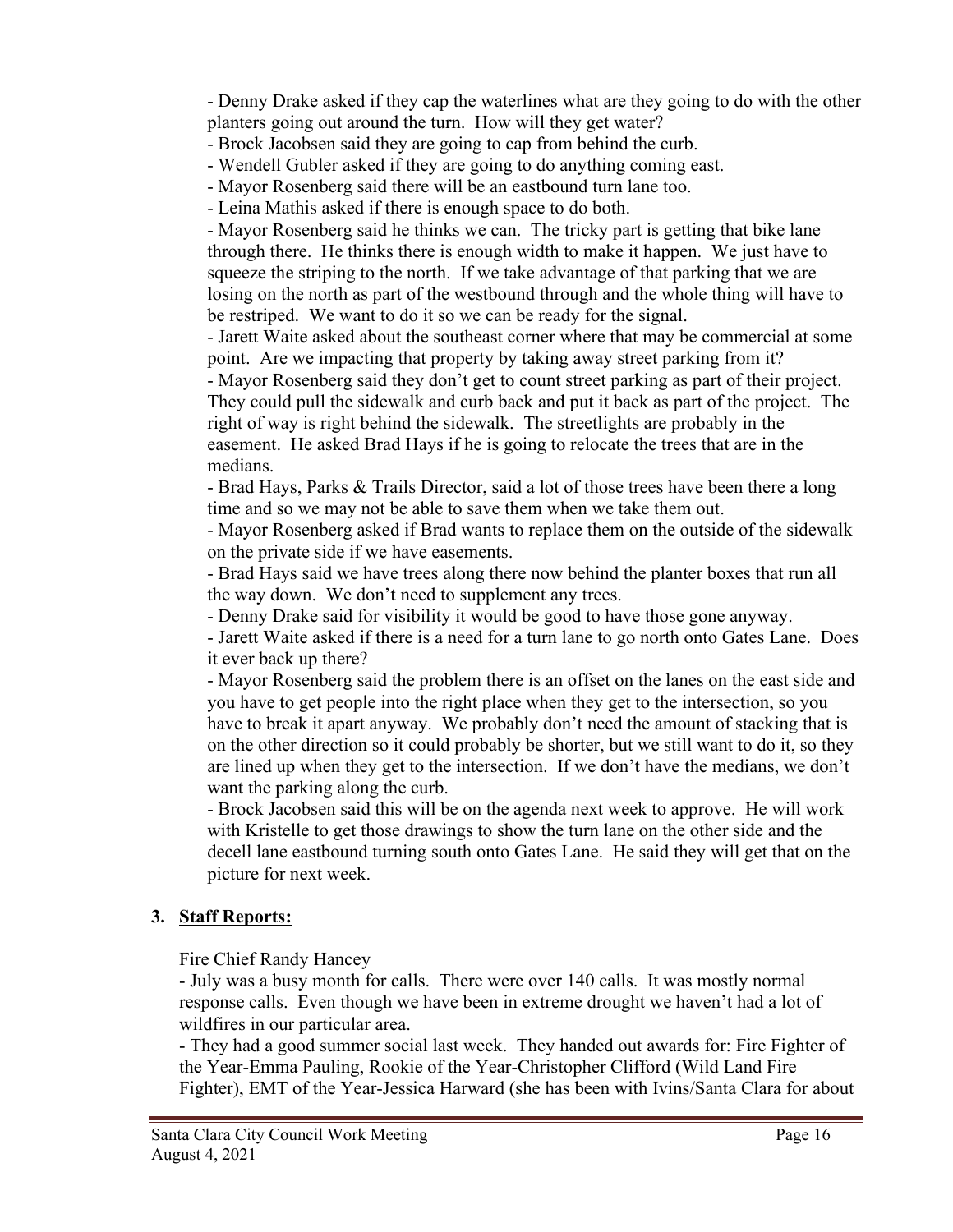15 years), and Medic of the Year-Devin Hill (Full-time Fire Fighter/Paramedic).

- They are ready to order the replacement engine for Engine 33. That is the wild land engine. They just got the specs finalized and they are reviewing those, and they have the quote finalized. He said that getting the chassis is the lengthy part. It is about 10 months out.

- Denny Drake asked if the Chief was able to get with Jason Whipple.

- Chief Hancey said he had a conversation with him. He said they are in the process of getting a meeting set up and he will let him know when that is. He will let Denny know.

- Jarett Waite asked how the remodel is going at the Rachel Drive Station.

- Chief Hancey said it is just about there. They have some furniture moved in and they are just waiting for the communications part of it and then they are ready to get moved in over there.

- Mayor Rosenberg said that he and the Council are going to come see it. He suggested meeting and going there at 4:00 next week before the City Council Meeting. Do we need more than a week to advertise?

- Brock Jacobsen said no just 24 hours to advertise a meeting. Do we want it as a special meeting or just do a regular meeting and start there and end up here?

- Mayor Rosenberg said however we want to do it just so it meets legal requirements.

- Brock Jacobsen said we will plan on it at 4:00.

- Wendell Gubler said he can't be there at 4:00. He can be at the meeting at 5:00 though.

- Mayor Rosenberg asked if we want to wait and do it in a couple of weeks. He asked if the rest of the Council is okay with next week. They all agreed so the Mayor said the Council will meet at 4:00 at Town Hall and drive up to the Fire Station. He asked Brock if he would take care of the advertising.

- Jarett Waite said he will just meet the Council there.

- Mayor Rosenberg said the car wash grand opening was today. He said the stacking coming out of it is minimal. They will get it tuned up. They had free slushy's today.

# Kristelle Hill

- She posted the Adopt a Waterway information online. There was a little bit of interest. - There are some issues with the City website. It has been slow lately so we are thinking about upgrading the server or switching over to something that would be quicker. She is looking into that.

- She has had lots of meetings with the Water District. They are working on the Landscaping Ordinance. They sent over a list of recommended ordinance actions that we should take, and they are wanting the Council members to look at it and go through the items and see which ones would work for Santa Clara. They want us to discuss this at a Work Meeting. If we have more specific items, we want to discuss they are wanting us to do that. She said they are meeting tomorrow to discuss more on the Landscaping Ordinance.

- Jarett Waite asked about the website. He said he noticed that the links on the main page all open a new tab but everything in the menu stays in the same tab. Is that a purposeful thing? He said he doesn't like it when it opens another tab and another tab when you click on a link.

- Kristelle Hill said she can easily fix things. She will look at that. She thanked Jarett for the feedback.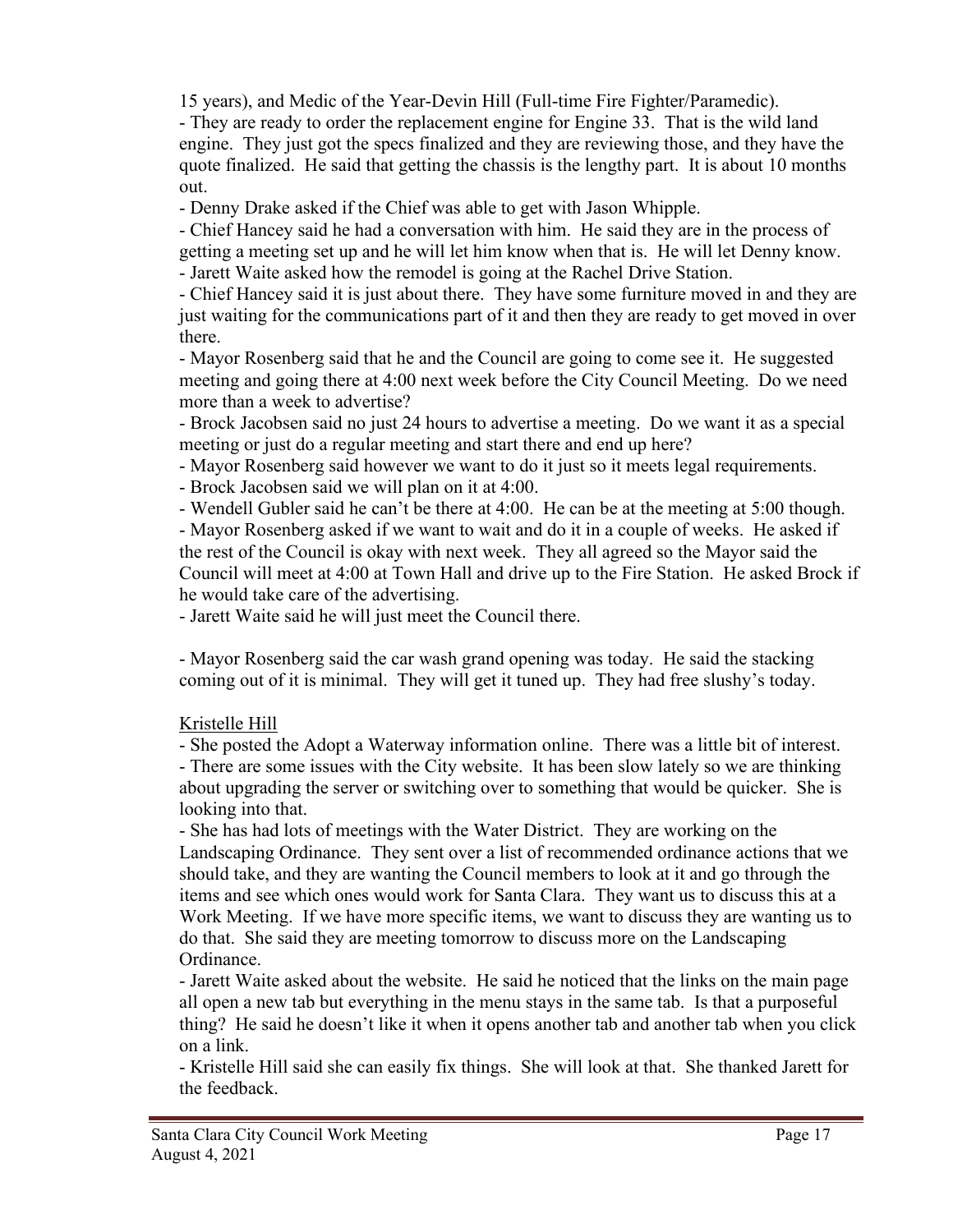### Gary Hall

- He got the intent to issue the approval order notice and he signed it and sent it back and it will start the 30-day public comment time for that approval order for our air quality permit. It is pretty much done. It required us to test our new engines every three years instead of every five years like our old engines. He said when he sent it back to them, he commented on there that we will be requesting a change order on that approval order in three years if the emissions come back as low as projected by Caterpillar. The reason the testing period is now three years is because they are brand new engines and Caterpillar does not have a certificate from the Division of Air Quality. After we do our initial test and in three years, we test them again and those numbers are lower than our original engines we are going to request that they change the testing times. That will save us a lot of money in testing frequency.

- We are fully staffed now. The new hire is starting next week and Dan Callahan, who used to work here as a journeyman will be starting on Aug. 23.

- Jarett Waite said he had a resident with solar reach out to him concerned that her bill showed a much lower number than it usually does for her solar. He told her to contact Sherry. Was that the right advice to go over her bill and make sure that is correct?

- Gary Hall said yes Sherry can answer questions on her billing.

## Scott Bannon

- They are getting a few more pool building permits. He said he hopes one day there will be a discussion about mandating pool covers because of the evaporation of the water. It is probably something we should look at.

- Mayor Rosenberg said that is one of the conservation measures that they are recommending is covers for pools. That is something we could move on sooner than later. He asked if that is a land use thing that goes to Planning Commission or is that just a policy.

- Brock Jacobsen said that is probably something that should go back through the land use and put it in the ordinance.

- Mayor Rosenberg asked if the pool permit is covered in the subdivision ordinance or the development codes. Where is it at, the requirements for it?

- Scott Bannon said it is in the building code.

- Mayor Rosenberg said if it is in the building code, we may not have to take that through a land use change. He told Brock to check with Matt Ence and see. He told Council this is going to be something that is high on the recommendation for water conservation measures. It is something we can probably implement with Council's discretion. He said whatever it takes; let's move on it.

- Scott Bannon said they are developing a Policy Advisory Committee. It has been a long time since our policies and procedures have been gone through. He said he will get a member from each area of the City to sit on it and once a month or every other month we can meet and update it and if we do need to make a policy change, we could tell Brock about it and then once it is up to date we would only need to meet once a year so it wouldn't be a burden to all members who sit on it. This would be a good thing for the City to make sure that our policies and procedures are up to date in case we have any issues. - He is trying to put together a fleet with all of our vehicles and all of our assets and things. It is a number system to remind people that it is time to change the oil and rotate the tires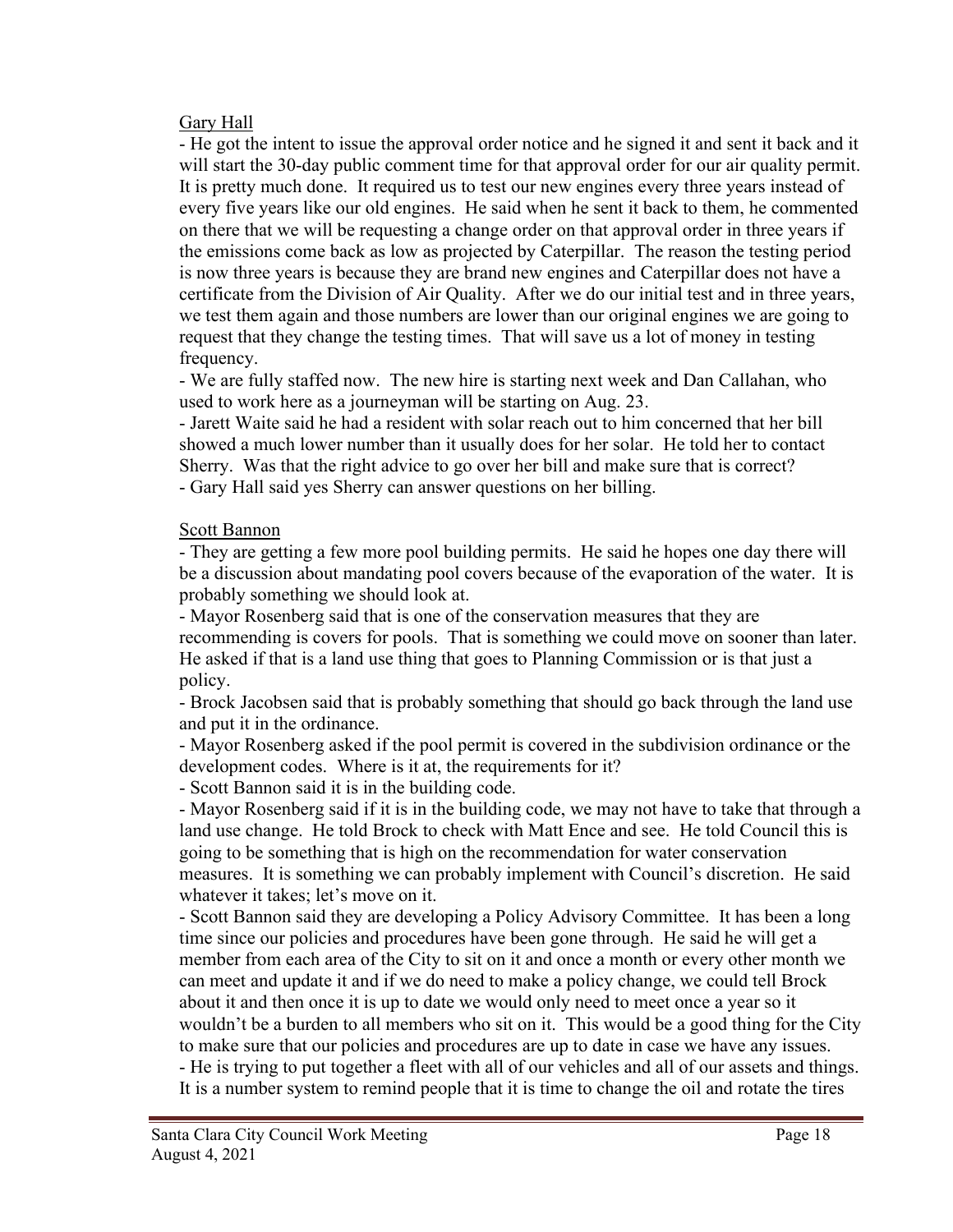and make sure we are getting our bang for our buck when we go to sell them. - Storm Water is going good. There are no complaints. They are busy.

### Brad Hays

- The cemetery is on secondary water now. The Public Works and the Parks crews worked together and installed a new control panel on it. Everything seems to be working well. That is the last of the large recreational grass areas that was on culinary. Everything we have except for the Fire Department, Heritage Square and Boomer Park are all on irrigation water now.

- Starting tomorrow BA Robinson is contracted to come and start trimming all of the dead wood out of the trees in a couple of areas where the sycamore trees are leaning over and onto the houses. They will start at the Woof Dog Center and work down to the mercantile and do that line of trees there. They are also going to do the one on the corner of Victor Street and the one by Heritage Square. They will be working Thursday and Friday. He has talked to the residents.

- He gave a suggestion to Council about how to conserve some water and make the Little League fields more usable. He talked to Brock about taking out the infield grass and making it like Gubler Park and using the portable mounds. It would make it easier for Parks to maintain it and also make it available for more tournaments. He said he could run Girls Softball Tournaments in there. That would bring us up to six fields for girls' fast pitch, which would bring more revenue to the city. He wants to know what Council thinks about this. He is not sure how Little League would feel about this. He thinks it would make a better park and safer for the players too.

- Denny Drake said the dirt for the infield needs to be maintained or there is going to be problems.

- Brad Hays said they have a groomer, called an Abbie Groomer, that does a really good job, and it makes it difficult to use with the grass in the middle.

- Denny Drake said with the conservation issues we have; he doesn't think that is going to be a problem. He suggested Brad might want to talk to Ben and the Little League and let them know but we are trying to save on water and grass.

- Brad Hays said he thinks it will make it a better playing surface too and the portable mounds are always consistent.

- He asked the Council for guidance on the shooting range. Do we want to go ahead and start the RP&P on that? If we want to move forward what he would like to do is bring a resolution to the Council to approve so he can get started. If there is reservation on that then it probably is not a wise investment. His question is with the information we got do we want to continue to go ahead with the RP&P and the resolution.

- Denny Drake said one of the issues he has is still the environmental issues that they are making us do the studies on. They have the experts. He said the cost of doing that road, and he is not sure the County is willing to participate, is a huge price. But he would like to see us tell the BLM that they can have it back and de-annex the portions that we can. We have our adventure park that we can exclude from de-annexing but de-annex the rest and give them the responsibility of policing rather than the Santa Clara City being the liability portion of all that shooting going on. He said he wishes it were an easier project and wouldn't take 10 years to do it.

- Mayor Rosenberg said we would be de-annexing probably everything south of that line. Pretty much along the drainage of Cove Wash.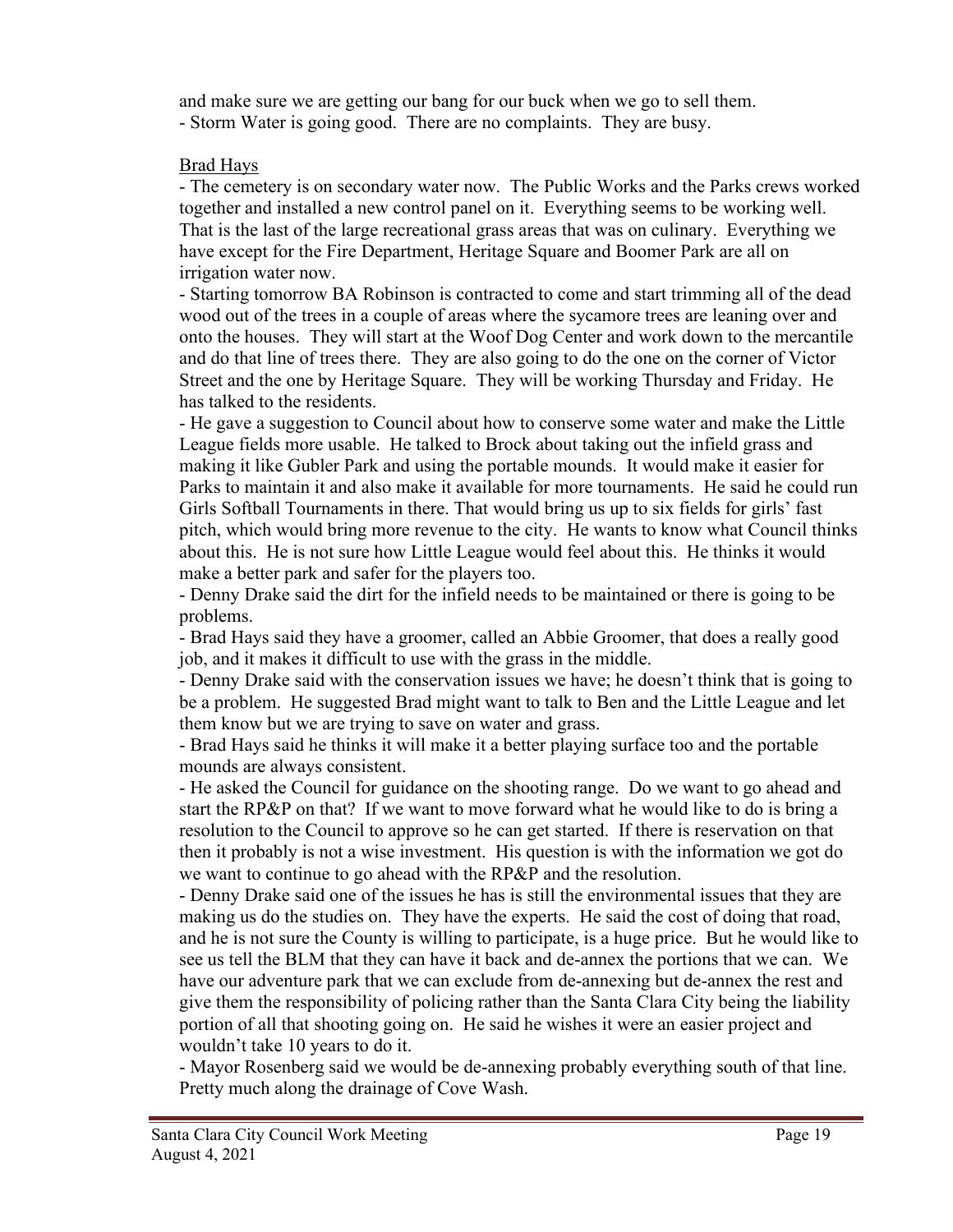- Denny Drake said that getting it as an RP&P he doesn't see it happening for a minimum of 3-4 years anyway.

- Brad Hays said that is very true and maybe even more.

- Denny Drake said they want us to do that other study at our expense, which is another \$25,000 minimum without the guarantee that we are going to get it.

- Brad Hays talked about all the other things that go into the RP&P. It would probably cost another \$50,000.

- Scott Bannon said the Trust said to run the other way. He said he doesn't know why the City would take on the liability of all of that.

- Mayor Rosenberg said it is up to Council. We can petition to de-annex and what he would recommend is if we decide to do that is to start enforcing the "no shooting" within the city limits. The ordinance is already in place we just haven't been enforcing it. - Brock Jacobsen said our ordinance is based off of the State ordinance of "no shooting within 600 ft". We don't have the ordinance of specifically not within the city limits. - Mayor Rosenberg said we could tweak it so that it says, "no shooting within the city limits" and then give the instructions to the officers to enforce it and put out educational signs and stuff that way so that we would be enforcing what you could see from this side and everything over the rise would be BLM, Washington County. It would be open shooting out there. That is where all the trails are. BLM can't enforce shooting because of a mandate.

- Leina Mathis said so it would allow all the shooting out there.

- Mayor Rosenberg said yes but it would be their responsibility to enforce. It is something we need to get back with Keith and the Washington County Commission and let them know that is what we are planning on doing.

- Leina Mathis said her opinion is if we are not going to continue with the shooting range then we should de-annex it so that residents still have a place to go.

- Mayor Rosenberg said they can still go out on the BLM just not within the city and we will enforce it close to the city.

- Leina Mathis said we will just have to put up some signage so that people know where that City limit is because there is no way you would know that.

- Denny Drake said there is a lot of detail in the shooting sports park that if we were to continue, we would have to work those issues out. There is a whole bunch of costs and if we didn't have an organization to take care of those costs it would have to come out of the City's General Fund and it is excessive for us.

- Mayor Rosenberg said we shouldn't have to run a shooting park for the whole west county and paying all the costs too. Maybe the County will step back in and pick it up and run with it.

- Jarett Waite said we could still keep the RP&P on the back burner.

- Brad Hays asked if he should bring some proposals forward for where the de-annexation line might be so we can review it in the next work meeting.

- Mayor Rosenberg said yes. Then we can take it to the BLM and the County and let them know.

- Brad Hays said the Canyon View parking lot Tourism Grant was submitted and we are waiting on them to review it and get back with us to see if we can get the Canyon View side done. The other parking lot is moving along. We should have everything by the end of next week.

- There is some graffiti on the bridge on the south side underneath and where the park is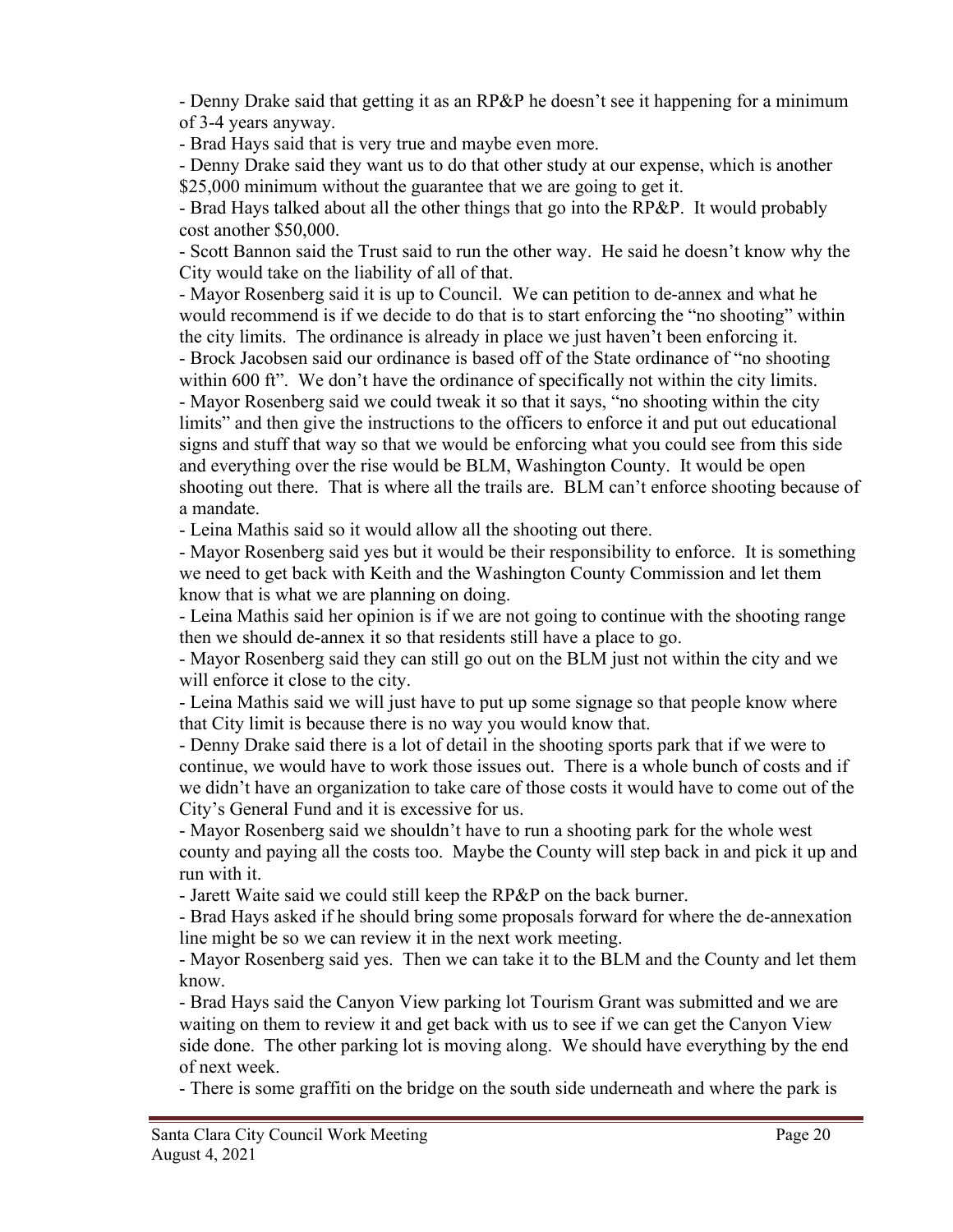going. It is on the concrete and the steel. He got ahold of Officer Nick Tobler, and he is working on it.

- Mayor Rosenberg said it makes him feel bad that it is on the steel. Steel is not easy to clean.

- Brad Hays said they don't want to paint it. They will try some paint remover and see what happens.

- Brock Jacobsen said that Brad mentioned about maybe getting some cameras we can put along down there.

- Mayor Rosenberg suggested a 360 camera on the orchard.

- Brock Jacobsen said when we get the new building done in the orchard, we could put a camera there and get something that is going that way too.

- Brad Hays said it would be easy to get the Internet there because of the straight view to the water tank.

- Mayor Rosenberg told Brad to look at it if this is going to be an issue.

- Brad Hays said it is an issue. It is a gathering place.

Brock Jacobsen

- The new City Planner, Jim McNulty will be starting September 13. We are excited to have him. He will be over plans and planning reviews and helping the Planning Commission. He has a lot of experience that will help guide our Planning Commission along. He is currently working with the Greater Salt Lake Municipal Service District, and he has been with Sandy City, Murray City, and Saratoga City. His parents live here in Southern Utah. He has been fire tested. It will be good.

- This afternoon he accepted the resignation of Corey Bundy.

- Mayor Rosenberg said Corey gave two weeks' notice in his resignation but Staff is going to accelerate that with consent of Council.

- Leina Mathis asked if we are looking to replace that position.

- Brock Jacobsen said that is in discussion of how to.

- Mayor Rosenberg said that Fred Fage has his certifications so were not left in a void and Cody from Ivins City can help us. His resignation just happened five minutes before this meeting so Staff will talk about it. He said he doesn't know if Selena has her Certified Flood Plain Manager yet. There will obviously be a disbursement of duties. The City Planner can take some and Fred can step up and over some more. We will evaluate and go the direction we need to.

- Scott Bannon said he thinks some of it can be handled with some management tools of caseload for Fred and things like that. We might have to tweak a little bit in the Building Department until we figure things out.

- Brock Jacobsen talked about UAMPS: He and Kristelle and Gary will get all the plans put together. Jarett and Denny are driving, and he has their vouchers done up.

- Denny Drake said he may be flying instead with the Council.

- Jarett Waite asked if we are going to do an event around Swiss Days on the new bridge for officially opening it. We talked about a dance on it and having the school kids come to the opening.

- Brock Jacobsen said with all those events the one that would work and be the easiest and best is to do something on Thursday or Friday and having the elementary kids down there and have a ribbon cutting and ice cream and thanking the kids with helping with the name.

- Leina Mathis said they get out early on Fridays. She likes the idea of having it on a